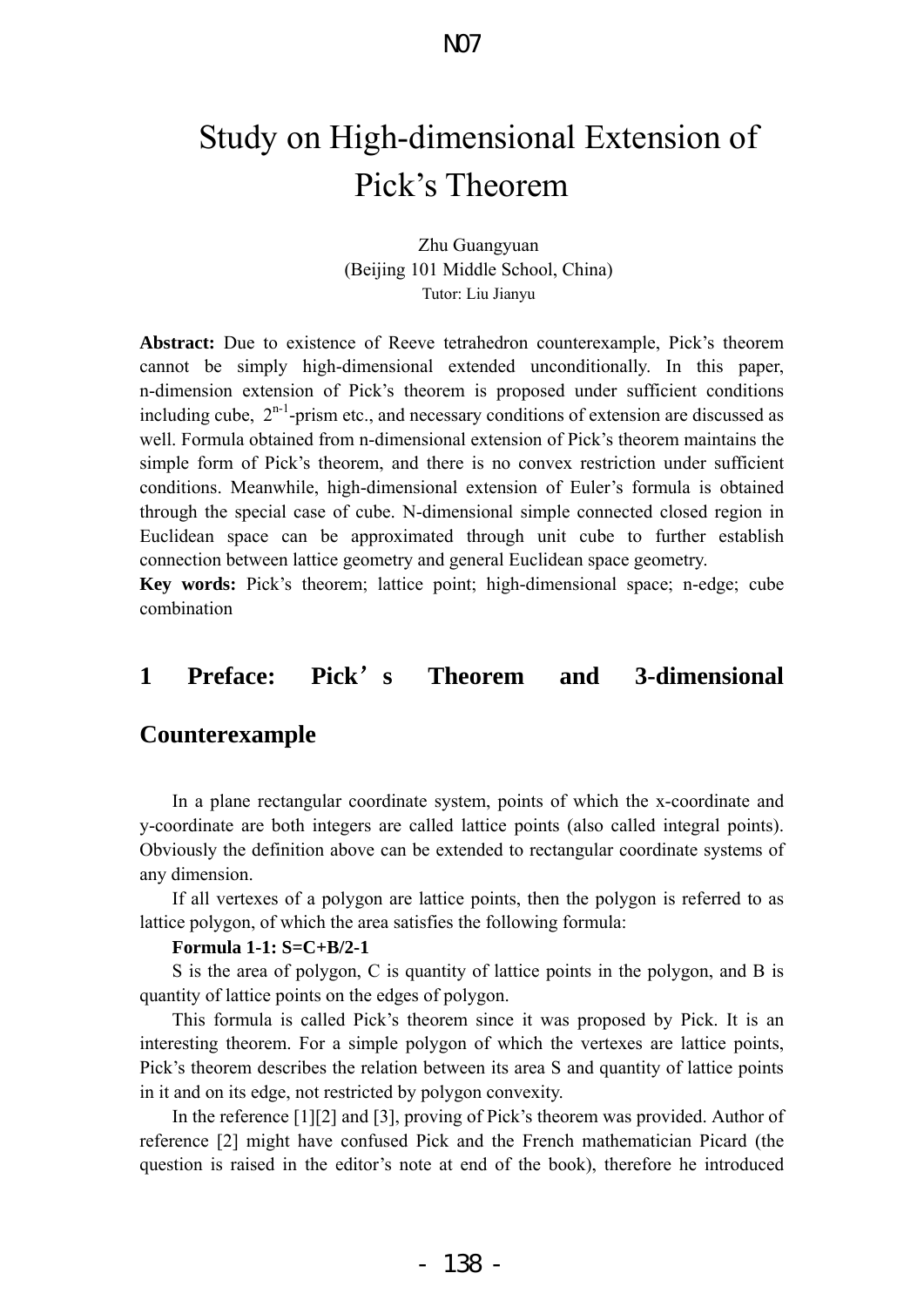Pick' theorem in the  $1<sup>st</sup>$  chapter of the book of which the theme shall be Picard Theorem. However, it is still a rather good article of Pick's theorem; especially it has provided simple proving of the theorem, which will be quoted in the section. However, different method was adopted for counting lattice points. In future, the counting method will be adopted for completing counting of lattice points of high-dimensional geometry.

Adopt the following method for counting lattice points and internal points on the edges and in the area of lattice polygon:

Step 1, counting vertexes of polygon.

Step 2, counting internal points on edges. Plus quantity of internal points on edges and vertexes of the polygon, then we get quantity of lattice points on the edges.

Step 3, counting internal points in the area. Plus quantity of internal points in the area and lattice points on the edges, and then we get quantity of lattice points in the area of polygon.

The method of counting is convenient for counting internal points and lattice points on the edges and in the area of high-dimensional geometry.

Unless otherwise stipulated, all geometries mentioned here are lattice geometries. For example, triangle means lattice triangle, 3-dimensional cube means lattice 3-dimensional cube, and cuboid means lattice cuboid etc.

**Lemma 1-1:** Pick' theorem is valid for rectangle with edges parallel to coordinate axis.

Proving:

Given a rectangle with coordinates of vertexes  $A(0,0)$ ,  $B(m,0)$ ,  $C(m,n)$ ,  $D(0,n)$ . Internal point: (m-1)(n-1)

Edge points: internal points on edges+ vertexes =  $2(m-1+n-1)+4=2m+2n$ 

**Lemma 1-2:** Pick's theorem is valid for right-angled triangle with right-angle edges parallel to coordinate axis.

Proving:

In lemma 1-1, coordinates of vertexes of triangle ABC are  $A(0,0),B(m,0),C(m,n)$ . Given quantity of points on AC edge is 1, then Internal points:  $C=1/2[(m-1)(n-1)-(1-2)]$ Edge points: B=m+n+l-1 Area: S=mn/2 Satisfying Pick's theorem S=C+B/2-1.

**Lemma 1-3**: Pick's theorem is valid for arbitrary triangle. Proving: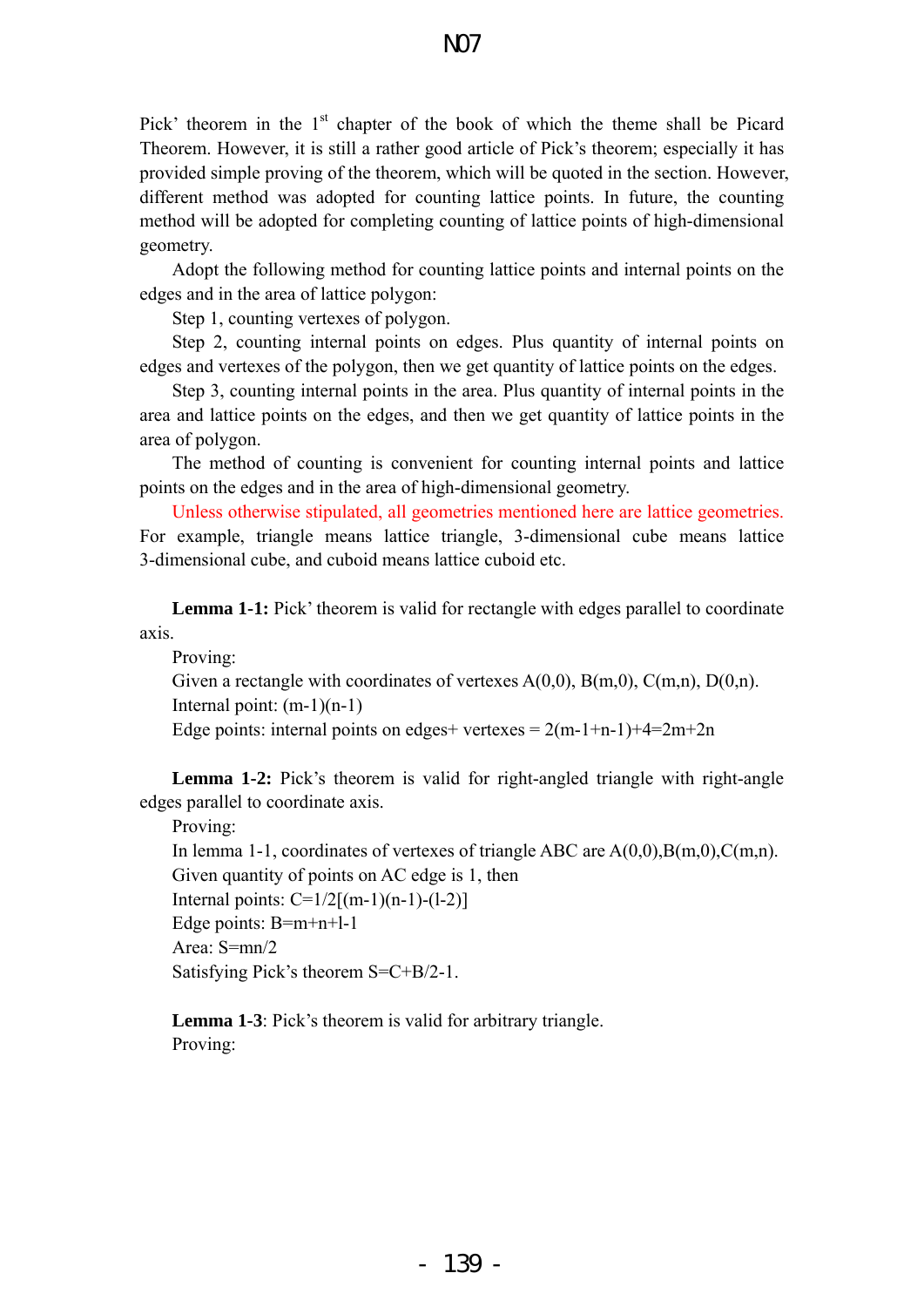

Fig.1-1 Arbitrary Triangle Embedded in Rectangle

Triangle ABC is shown as fig.1-1. Use  $T_1, T_2$  and  $T_3$  for triangles BEC, CFA and ADB respectively, then known from lemma 1-2, triangle  $T_i$  satisfies Pick's theorem:  $S(T_i)=C(T_i)+B(T_i)/2-1(i=1,2,3)$ Known from lemma 1-1, rectangle ADEF satisfies Pick's theorem:  $S_{ADEF} = C(R) + B(R)/2-1$ Then for triangle ABC:  $S(T) = S_{ADEF} - S(T_1) - S(T_2) - S(T_3)$  $= C(R)-C(T_1)-C(T_2)-C(T_3)+1/2[B(R)-B(T_1)-B(T_2)-B(T_3)]+2$  $=[C(T)+B(T)-3]+1/2[-B(T)]+2$  $= C(T) + B(T)/2-1$ 

**Theorem 1-1:** Pick's theorem is valid for arbitrary polygon (including concave polygon).

Proving:



Fig.1-2 Arbitrary Polygon

Given  $A_1A_2...A_n$  is a lattice polygon shown as fig.1-2. Use  $S_n$  for its area,  $C_n$  for quantity of lattice points in it and  $B_n$  for quantity of lattice points on edges. Prove  $S_n = C_n + 1/2B_n - 1$ . Adopt mathematical induction. When n=3, known from lemma 1-3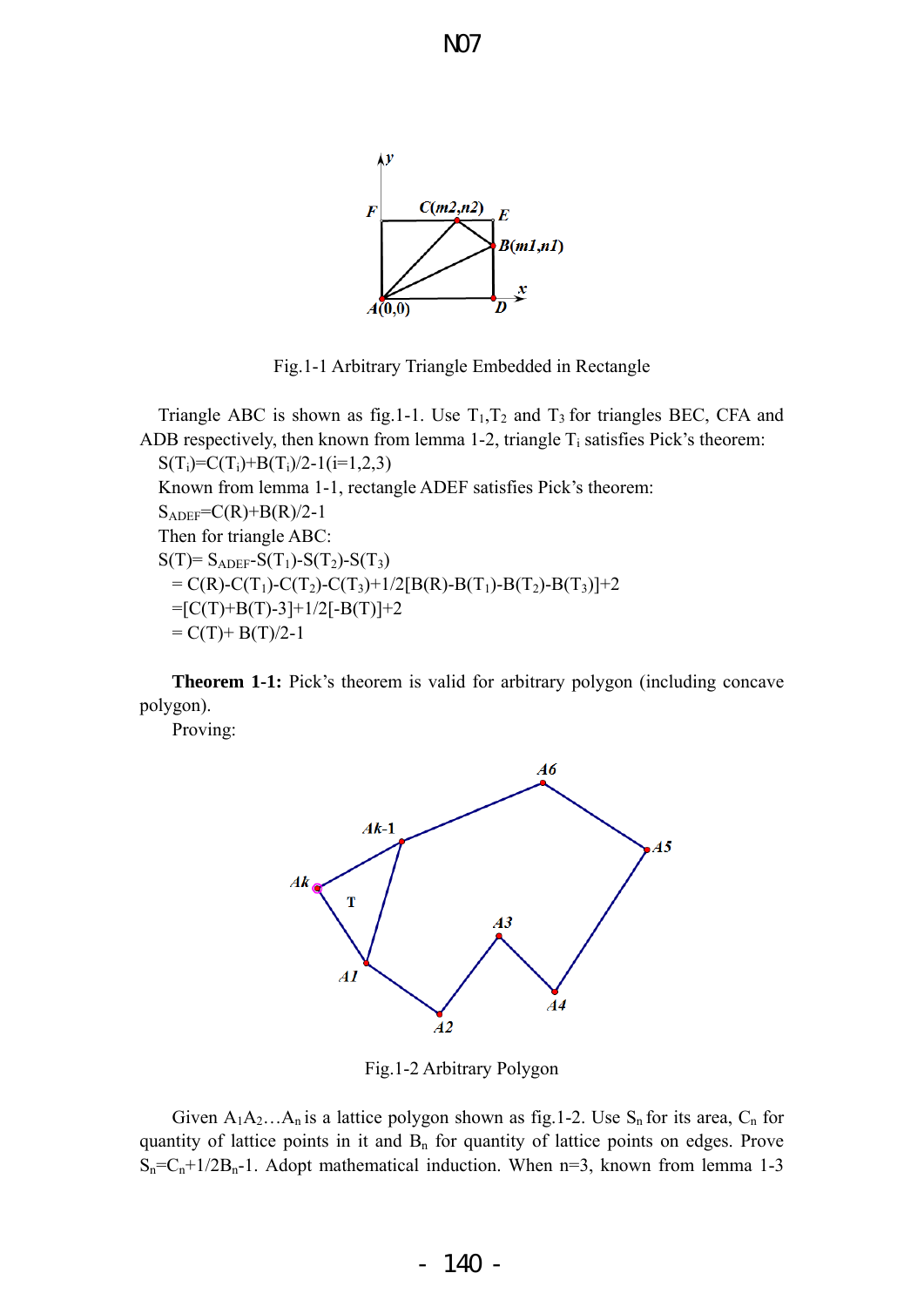that the proposition is valid. Assuming when n=k-1, the proposition is valid, then when n=k, since there is at least one internal angle in the polygon, as shown in fig.1-2, we can assume the angle as  $A_k$ , which is less than  $\pi$ . Connect  $A_1$  and  $A_{k-1}$  to get:

Mark triangle  $A_1 A_k A_{k-1}$  as T, then:  $S_k=S_{k-1}+S(T)=[C_{k-1}+C(T)]+1/2[B_{k-1}+B(T)]-2$ Assume quantity of lattice points on  $A_1A_{k-1}$  is 1, then:  $S_k = (C_k-1+2)+1/2(B_k+2-2)-2=C_k+1/2(B_k-1)$ i.e. when n=k, the proposition is valid.

**Extension 1-1:** Lattice regular triangle does not exist. Proving:

Given triangle ABC is lattice regular triangle. Assuming rectangle ADEF is lattice rectangle with edges parallel to coordinate axis embedded with triangle ABC (refer to fig.1-1). It is known from Pick's theorem that the area of triangle ABC is a rational number. However, square of edge a of triangle ABC is integer (Pythagorean Theorem),

then area of triangle ABC S= $\frac{\sqrt{3}}{2}$  a<sup>2</sup> 2  $\frac{3}{2}$  a<sup>2</sup> is irrational. It is contradictory.

It is shown in the following text that in a 3-dimensional space, lattice regular triangle exists. Moreover, extension 1-1 can be adopted for proving that some 3-dimensional geometry does not exist.



Fig.1-3 2-dimensional Non-simple Connected Lattice Geometry

Pick's theorem is applicable for concave polygon, but is not valid for non-simple connected space. See fig.1-3. It has not been found in articles concerning Pick's theorem. Since the following n-dimensional unit cube combination satisfying high-dimensional Pick's theorem is of simple connectivity restriction as well, the application scope of Pick's theorem is clearly defined here.

Combination of two polygons through single point mode is defined as informal combination, as shown in fig. 1-3(2). It is clear that under this condition, it is even impossible to confirm whether there is internal point in the combination.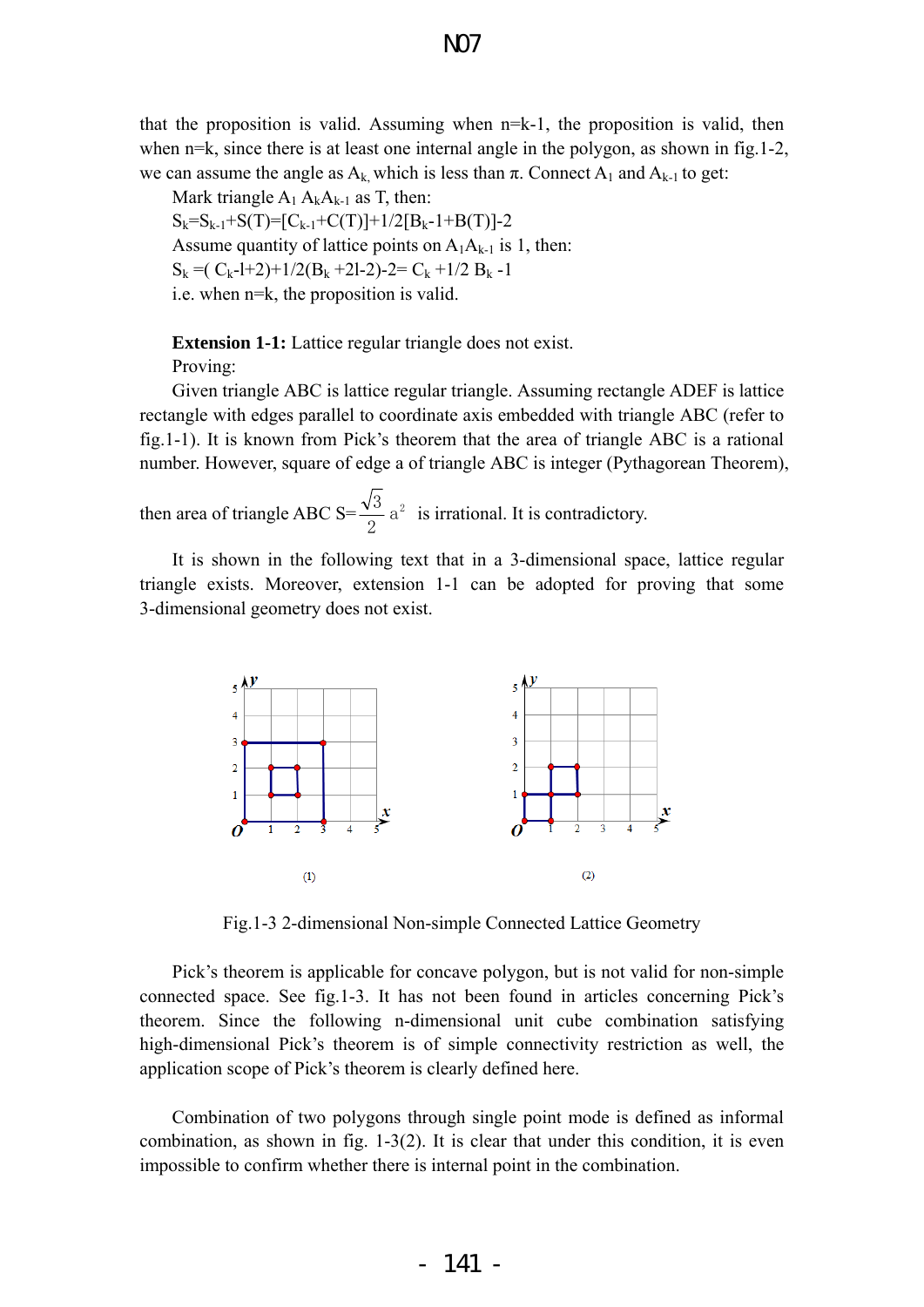**Conclusion 1-1:** Pick's theorem is invalid for non-simple connected area, as shown in Fig.  $1-3(1)$ .

**Conclusion 1-2:** Pick's theorem is invalid for informal combination, as shown in Fig. 1-3(2).

Unless otherwise stipulated, geometries mentioned in the following text are simple-connected normal combined geometries.

 There is counterexample of Pick's theorem in 3-dimensional space. Given Reeve tetrahedron  $(0,0,0)$ , $(1,0,0)$ , $(0,1,0)$ , $(1,1,k)$ , k is arbitrary positive integer. It is not difficult to prove that for arbitrary k, there is no integral point in the tetrahedron and on its edges except for vertexes. Therefore, volume might be different with the same quantity of integral points.

**Counterexample 1-1:** Volume of Reeve tetrahedron is not related to quantity of lattice points on edges.

It is a fatal blow for high-dimensional extension of Pick's theorem. Arbitrary nature of k decides that there is geometry existing in high-dimensional space and its volume is not depending on quantity of lattice points on edges. Pick's theorem cannot be high-dimensional extended unconditionally. There comes the following question:

Sufficient conditions for validity of Pick's theorem and the formula under sufficient conditions.

Sufficient and necessary conditions for validity of Pick's theorem.

Pick's theorem cannot be high-dimensional extended simply and unconditionally, while Ehrhart polynomial can be an indirect extension [4]. Condition of Ehrhart polynomial is convex polyhedron, which itself is given through quantity of integral points. The highest coefficient corresponds to volume, second highest coefficient corresponds to boundary volume, and the constant term corresponds to Euler number. However, Ehrhart polynomial is of convexity condition and not of the simple form of Pick's theorem. Moreover, the coefficient is difficult for calculation. At present, only highest coefficient, second-highest coefficient and constant term can be obtained [5] [6].

In this paper, n-dimensional extension, such as cube,  $2^{n-1}$ -prism etc., of Pick's theorem is done, and simple form of formula 1-1 satisfying Pick's theorem is proposed, which is suitable for concave extension and capable of giving out coefficient of formula under n-dimensional condition. It is proven that simple connected closed region of arbitrary n-dimensional Euclidean space can be approximated through unit cube combination.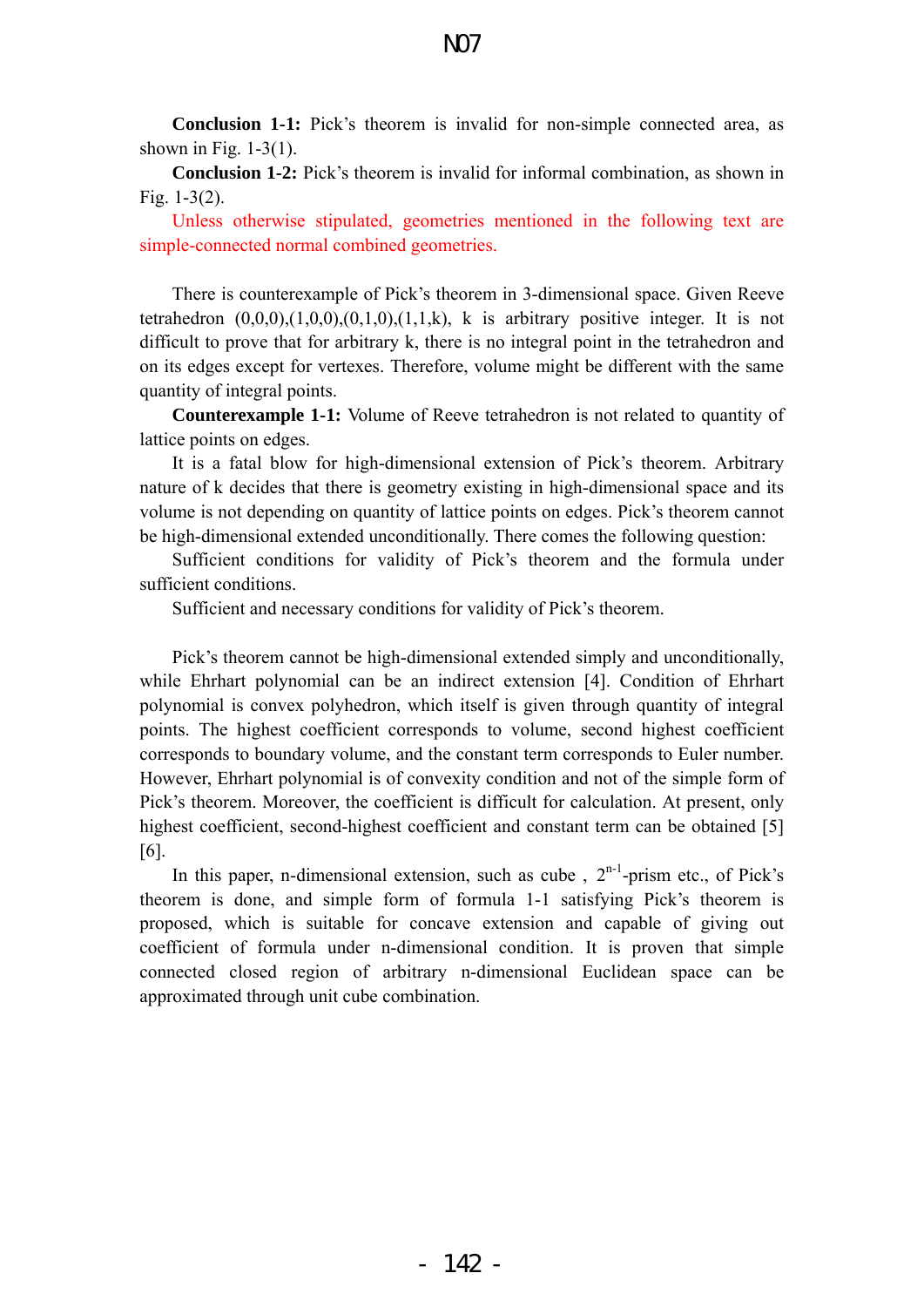# **2 3-dimensional Extension of Pick**'**s Theorem**

# **2.1 3-dimensional Cube and Cuboid**

Firstly consider the situation that edges of cube are parallel to coordinate axis. Firstly, due to existence of counterexample 1-1, study of 3-dimensional polyhedron generally adopts cube and cuboid with edges parallel to coordinate axis of the complement edges of the polyhedron; Secondly, cube with edges parallel to coordinate axis is of 2-dimensional extension of simple form of Pick's theorem, while counterexample exists in prism which does not satisfy the condition; Thirdly, arbitrary 3-dimensional simple connected closed geometry can be approximated through combination of unit cubes of which the edges are parallel to coordinate axis, and unit cube with edges parallel to coordinate axis satisfies 2-dimensional simple extension of Pick's theorem.

Agreement: Cubes and cuboids mentioned in the section (section 2.1) are cubes and cuboids with edges parallel to coordinate axis.

There are 8 vertexes, 12 edges and 6 faces of 3-dimensional cube. Given a cube with edge length of l, then:

Internal points:  $C=(1-1)^3$ 

Plus internal points on 12 edges and 8 vertexes to obtain the points on edges.

Edge points: B=12(l-1)+8=12l-4

Plus internal points on 6 faces and points on 12 edges to obtain the points on faces.

Face points:  $A=6(1-1)^2+121-4=61^2+2$ 

Through calculation, it is obtained C+A/2-B/4-1= $l^3$ , equal to V=  $l^3$ .

**Formula 2-1:** V=C+A/2-B/4-1, i.e. 3-dimensional extension of Pick's theorem.

Geometry satisfying formula 2-1 is referred to as geometry satisfying 3-dimensional Pick's theorem.

**Theorem 2-1:** 3-dimensional cube satisfies 3-dimensional Pick's theorem.

Given edges of cuboid are  $l_1$ ,  $l_2$  and  $l_3$ , then: Internal points:  $C=(l_1-1)(l_2-1)(l_3-1)=$   $l_1 l_2 l_3-(l_1 l_2+ l_2 l_3+ l_3 l_1)+(l_1+ l_2+ l_3)$ -1 Edge points: B=4(1<sub>1</sub>-1)+ 4(1<sub>2</sub>-1)+ 4(1<sub>3</sub>-1)+8=4(1<sub>1</sub>+ 1<sub>2</sub>+ 1<sub>3</sub>)-4 Face points: A=2(1<sub>1</sub>-1) (1<sub>2</sub>-1)+2(1<sub>2</sub>-1) (1<sub>3</sub>-1)+2(1<sub>3</sub>-1) (1<sub>1</sub>-1)+ 4(1<sub>1</sub>+ 1<sub>2</sub>+ 1<sub>3</sub>)-4  $=2(1_1 1_2+1_2 1_3+1_3 1_1)+2$ 

Through calculation it is obtained:  $C+A/2-B/4-1=1<sub>1</sub>1<sub>2</sub>1<sub>3</sub>$ , equal to volume

 $V=$  $l_1l_2l_3$ , obtaining:

**Theorem 2-2:** 3-dimensional cuboid satisfies 3-dimensional Pick's theorem.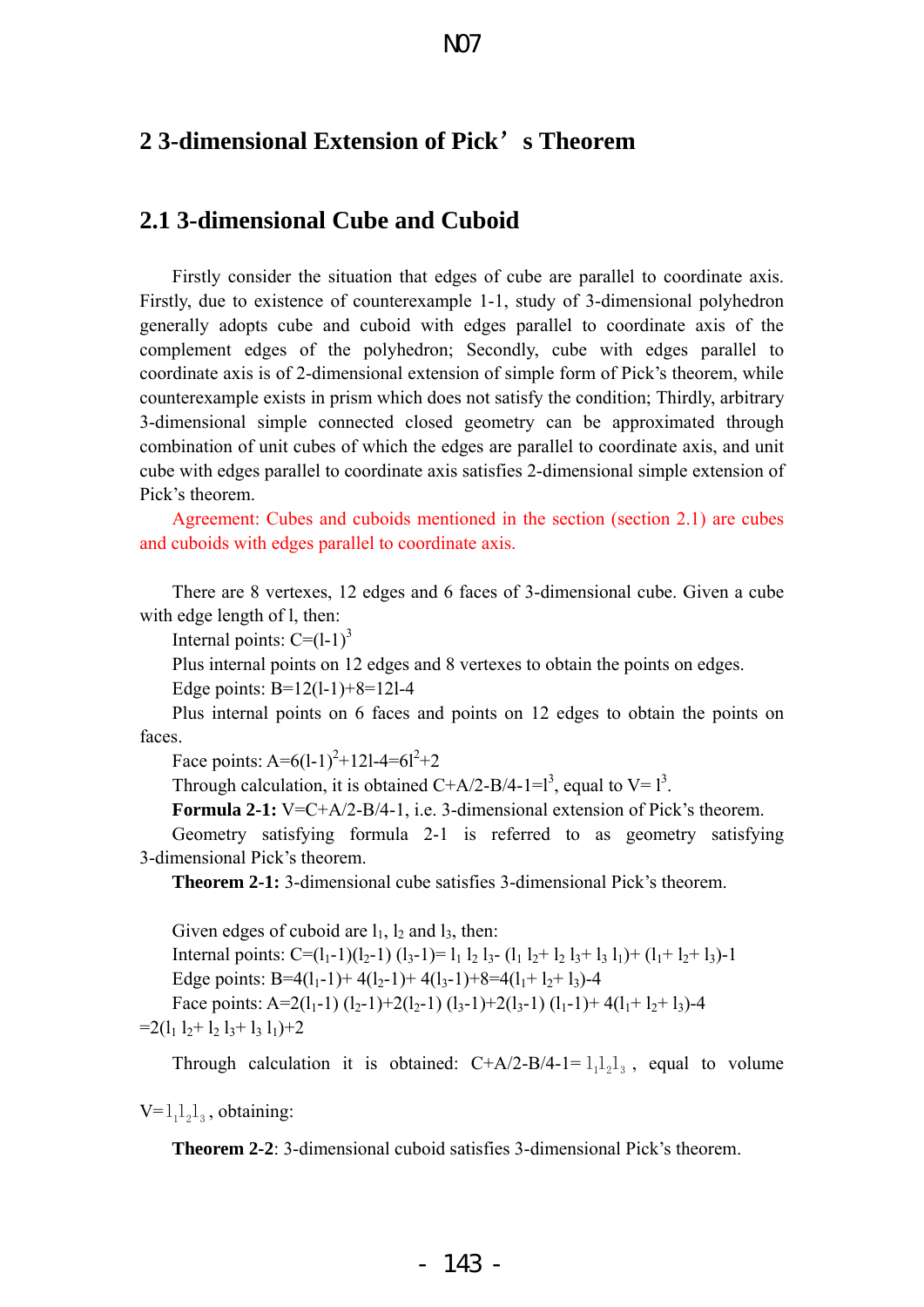# **2.2 Other Geometries (Pyramid, Prism) in 3-dimensional Space**

In this section (section 2.2), other geometries (pyramid and prism) in 3-dimensional space are discussed. Pyramid and prism are defined as bottom face is parallel to coordinate plane (edges of bottom face are not restricted to be parallel to coordinate axis) and height is parallel to coordinate axis. It is complying with general condition of pyramid and prism as well. Pyramid and prism with height not parallel to bottom face are generally called oblique pyramid and oblique prism.

Given a pyramid with bottom face of grid 2x2 and height h.

Internal points:  $C = h-1$ 

Face points: A=internal points of bottom face + edge points of bottom face + vertexes=  $1+8+1=10$ 

Edge points: B= edge points of bottom face + vertexes=  $8+1=9$ 

Through calculation, it is obtained  $C+A/2-B/4-1=$ 4  $h + \frac{3}{4}$ , not equal to V= $\frac{4}{8}$  h 3  $\frac{4}{h}$ ,

obtaining:

**Counterexample 2-1:** pyramid does not satisfies V=C+A/2-B/4-1.



Fig.2-1 Bottom Face of Triangular and Hexagonal Prism

Given a prism with height h and bottom face of unit isosceles right triangle with vertexes  $(0,0), (1,0), (0,1)$ , as shown in fig. 2-1 (1).

h=1:C=0,B=6,A=6, C+A/2-B/4-1=1/2 equal to V=1/2.

h=2:C=0,B=9,A=9, C+A/2-B/4-1=5/4 not equal to V=1.

h=1 is a special case of coincidence (value of volume of prism is exactly equal to that of bottom area), obtaining:

**Counterexample 2-2:** Isosceles right triangular prism with unit right angle edges does not satisfy  $V = C + A/2 - B/4 - 1$  when h > 1.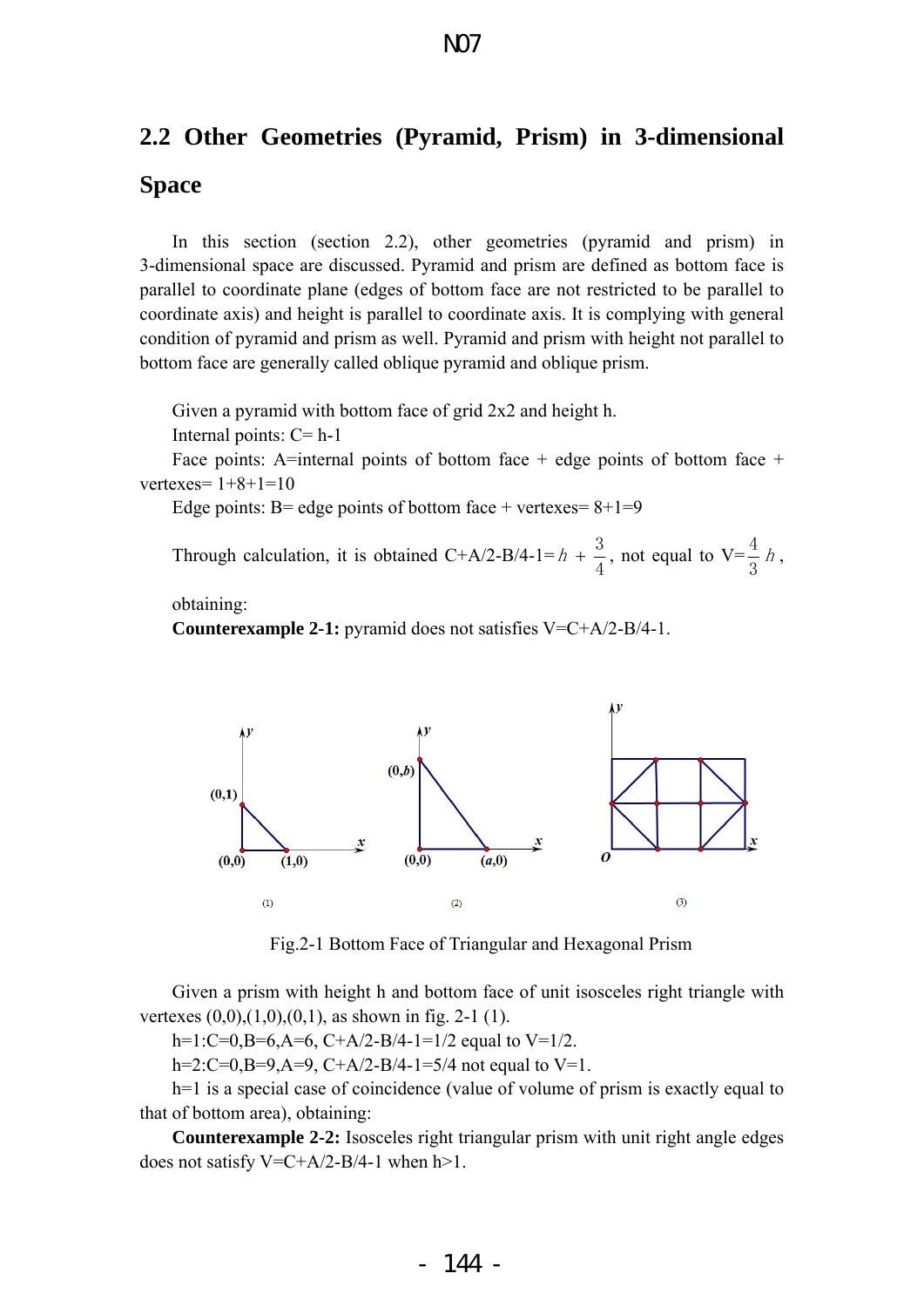Actually, for a right triangular prism with vertexes  $(0,0), (a,0), (0,b)$ , as shown in fig.  $2-1(2)$  and height h:

Area of triangle:  $S = \frac{ab}{2}$ 

Edge points:  $B=(a-1)+(b-1)+3=a+b+1$ 

It is known from Pick's theorem S=C+B/2-1, quantity of internal points of

triangle is C=
$$
\frac{ab}{2}
$$
 -  $\frac{a + b + 1}{2}$  + 1

Obtaining that for right triangular prism:

Internal points: 
$$
C^* = (\frac{ab}{2} - \frac{a+b+1}{2} + 1) (h - 1)
$$

Edge points:  $B^* = 2(a-1+b-1)+3(h-1)+6$ 

Face points:  $A^*=2C+(a+b+1)(h+1)$ . The previous method of counting is not adopted here. For prism, it is more convenient to adopt the method of adding twice of internal points of bottom face with edge points and then multiplying with (h+1).

Through calculation it is obtained C<sup>\*</sup>+A<sup>\*</sup>/2-B<sup>\*</sup>/4-1= 
$$
(\frac{ab}{2} + \frac{1}{4})h - \frac{1}{4}
$$
 not equal to

 $V=$ 2 abh

It is a special case of coincidence when h=1, which is called trivial. Obtaining:

**Counterexample 2-3:** Non-trivial prism generated from arbitrary right triangle with right angle edges parallel to coordinate axis does not satisfy V=C+A/2-B/4-1.

For a hexagon shown in fig. 2-1(3),  $C=2$ , B=6, through Pick's theorem  $S=C+B/2-1=4$ , obtaining the area is 4.

Given a prism with bottom face of hexagon and height of 5.

Internal points:  $C^* = 2x(5-1)=8$ 

Edge points:  $B^* = 6x(5+1) = 36$ 

Face points:  $A^* = 2 + 2 + 6x (5 + 1) = 40$ 

Through calculation it is obtained  $C^* + A^*/2 - B^*/4 - 1 = 18$ , not equal to V=20

Actually, equation is not valid if the height is arbitrary positive integer.

**Counterexample 2-4:** There is hexagon prism not satisfying V=C+A/2-B/4-1.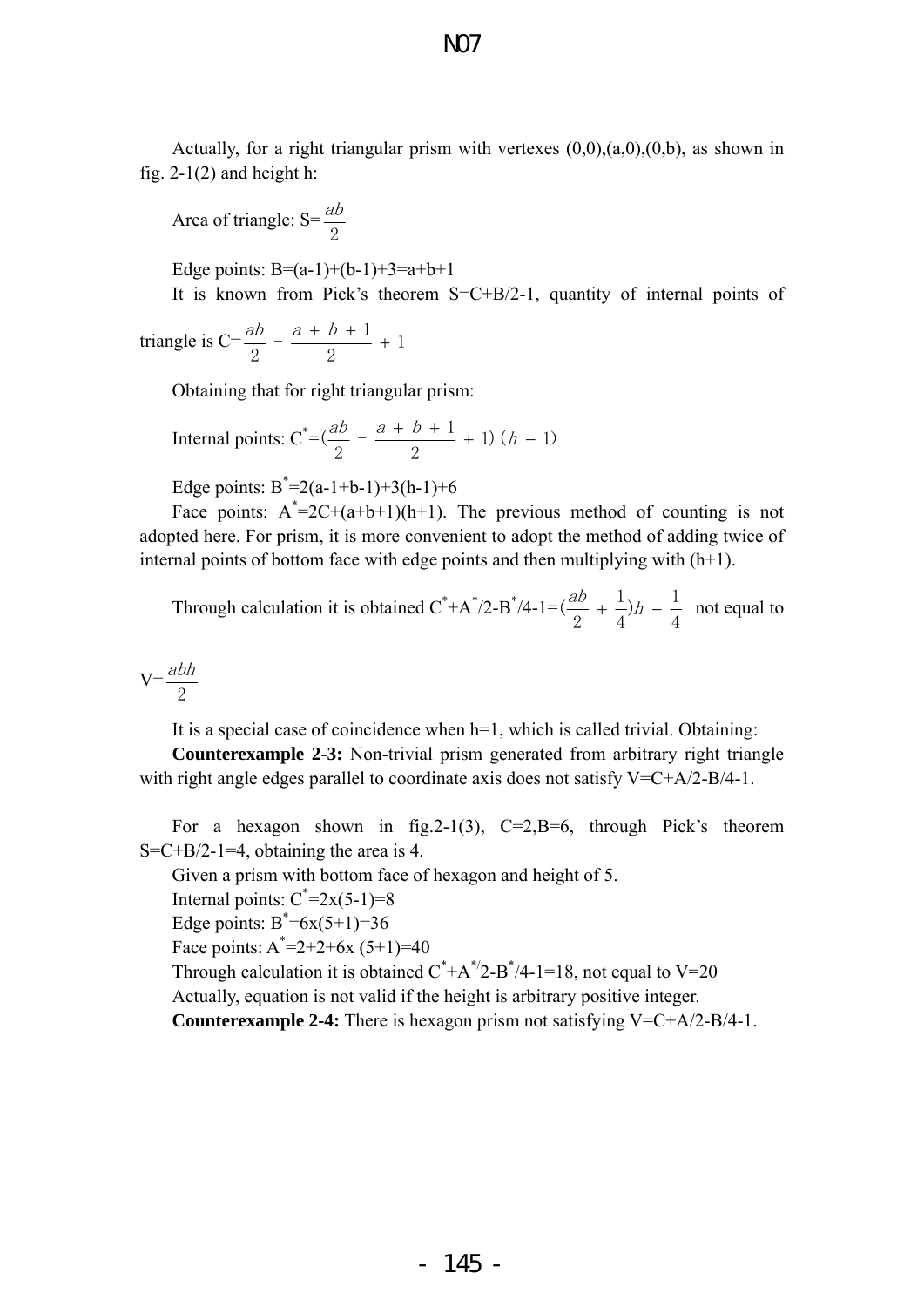

Fig.2-2 Bottom Face of Square and Rectangular Prism

(1) As shown in fig. 2-2(1), for a square  $(3,0),(0,4),(4,7),(7,3), S=5x5=25,B=4$ . Through Pick's theorem  $S=25=C+B/2-1$ , it is obtained  $C=24$ .

Given a prism with bottom face of this square and height of 5. The prism is a cube with edge length of 5.

Internal points:  $C^* = 24x(5-1) = 96$ 

Edge points:  $B^* = 4x(5+1) = 24$ 

Face points:  $A^* = 4x(5+1) = 24$ 

Through calculation, it is obtained that  $C^* + A^*/2 - B^*/4 - 1 = 125$ , equal to  $V=25x5=125$ .

Actually, equation is valid if the height is arbitrary positive integer.

**Conclusion 2-1:** There is square prism (bottom edge not parallel to coordinate axis) satisfying 3-dimensional Pick's theorem.

**Conclusion 2-2:** There is cube (bottom edge not parallel to coordinate axis) satisfying 3-dimensional Pick's theorem.

(2) As shown in fig.2-2(2), for a square  $(1,0),(0,4),(4,5),(5,1), S=\sqrt{17}\sqrt{17}=17,B=4$ .

Through Pick's theorem  $S=17=C+B/2-1$ , it is obtained  $C=16$ .

Given a prism with bottom face of this square and height of 5. The prism is a cube with edge length of 5.

Internal points:  $C^* = 16x(5-1) = 64$ 

Edge points:  $B^* = 4x(5+1) = 24$ 

Face points:  $A^* = 16 + 16 + 4X(5+1) = 56$ 

Through calculation, it is obtained that  $C^* + A^*/2 - B^*/4 - 1 = 85$ , equal to  $V=17x5=85$ .

Actually, equation is valid if the height is arbitrary positive integer.

**Conclusion 2-3:** Validity of conclusion 2-1 is not restricted to that the edge length is integer.

(3)As shown in fig. 2-2(3), for a rectangle  $(1,0),(0,1),(3,4),(4,3), C=3,B=8$ . Through Pick's theorem  $S=C+B/2-1=6$ , it is obtained that area is 6.

Given a prism with bottom face of this rectangle and height of 5.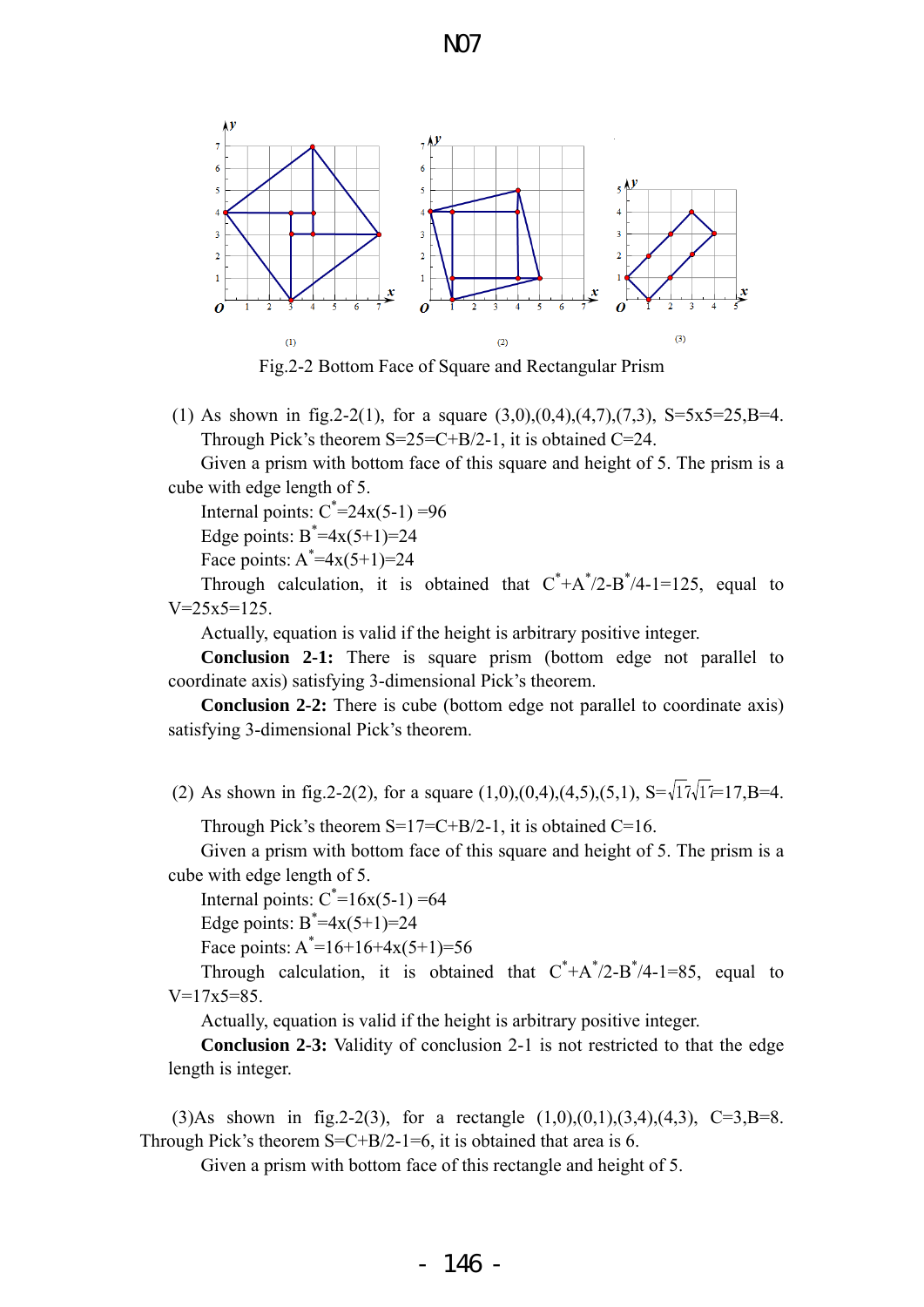Internal points:  $C^* = 3x(5-1) = 12$ Edge points:  $B^* = 4x(4+0+4) = 32$ Face points:  $A^* = 3 + 3 + 8x(5 + 1) = 54$ Through calculation, it is obtained that  $C^* + A^*/2 - B^*/4 - 1 = 30$ , equal to  $V=6x5=30$ .

N07

Actually, equation is valid if the height is arbitrary positive integer.

**Conclusion 2-4:** There is rectangular prism (bottom edge not parallel to coordinate axis) satisfying 3-dimensional Pick's theorem.

Combing conclusion 2-1, conclusion 2-2, conclusion 2-3 and conclusion 2-4, it is obtained:

**Theorem 2-3:** There are square and rectangular prisms with edges of bottom face not parallel to coordinate axis satisfying 3-dimensional Pick's theorem.



Fig.2-3 Bottom Face of Quadrangular Prism

(1) Given a quadrangular prism without internal points on edges, as shown in fig.2-3(1), with height of h, then: Edge points: B=4 Through Pick's theorem  $S=C+B/2-1$ , internal points of quadrangle is  $C=S-1$ .

Obtaining that for quadrangular prism:

Internal points:  $C^*=(S-1)(h-1)$ 

Edge points:  $B^* = 4(h+1)$ 

Face points:  $A^* = 2(S-1) + 4(h+1)$ 

Through calculation, it is obtained  $C+A/2-B/4-1=Sh$ , equal to V=Sh

**Conclusion 2-5:** Arbitrary quadrangular prism without internal points on edges satisfies 3-dimensional Pick's theory.

(2) Given a quadrangular prism with internal points on edges, as shown in fig.2-3(2), C=2,B=6. Through Pick's theorem  $S=C+B/2-1=4$ , it is obtained that area is 4. Given a prism with bottom face of the quadrangle and height of 5.

Internal points:  $C^* = 2x(5-1) = 8$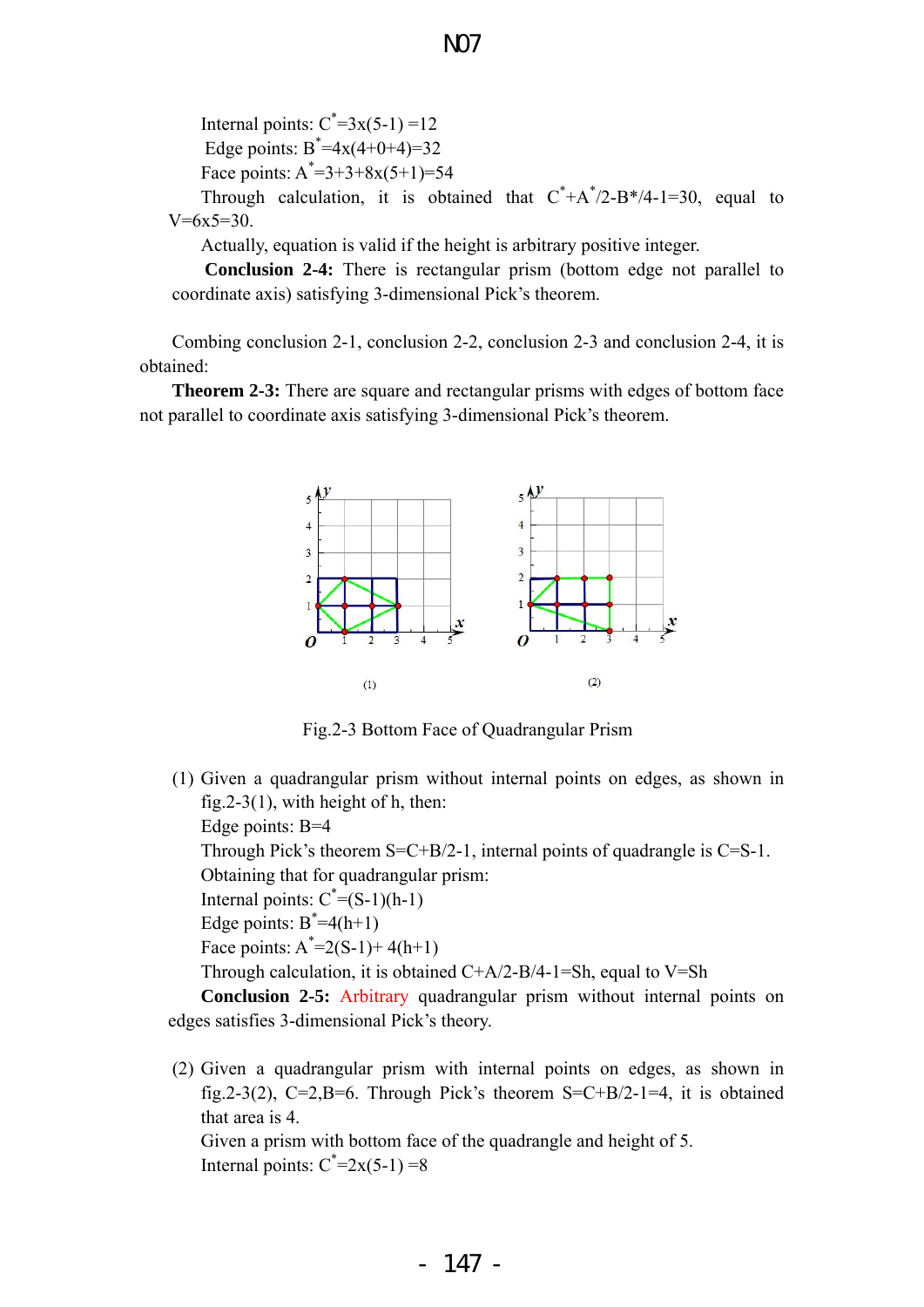Edge points:  $B^* = 4x(5+1) + 2x2 = 28$ 

Face points:  $A^* = 2 + 2 + 6 \times 6 = 40$ 

Through calculation, it is obtained  $C^* + A^*/2 - B^*/4 - 1 = 20$ , equal to V=4x5=20

Actually, the equation is valid for quadrangle with internal point on any side, of which the height is arbitrary positive integer.

**Conclusion 2-6:** Arbitrary quadrangular prism with internal point on any side satisfies 3-dimensional Pick's theorem.

Combing conclusion 2-5 and conclusion 2-6, it is obtained that:

**Theorem 2-4:** Arbitrary irregular quadrangular prism satisfying 3-dimensional Pick's theory.

At last, given arbitrary N-sides polygon to find out a necessary and sufficient condition for N-sides prism satisfying 3-dimensional Pick's theorem.

Given prism with arbitrary N-sides polygon  $C=c$ ,  $B=b$ , and height  $=h$ . From Pick's theorem  $S=c+b/2-1$ .

Through calculation:

 $C+A/2-B/4-1=ch+Bh/2-Nh/4+N/4-1$ 

 $V = Sh = ch + Bh/2-h$ 

Necessary and sufficient condition for satisfying Pick's theorem is that the above-mentioned two equations equal to each other. Through simplification, it is obtained  $(h-1)(N-4)=0$ .

Validness of the equation requires  $N=4$  or  $h=1$ , obtaining:

**Theorem 2-5:** Necessary and sufficient condition for non-trivial N-sides prism satisfying 3-dimensional Pick's Theorem is N=4.

Counterexamples 2-1, 2-2, 2-3 and 2-4 show that there are pyramid and prism in 3-dimensional space not satisfying  $V = C+A/2-B/4-1$ . The problem exists in n-dimensional space higher than 3-dimension as well. It means that general geometry in high-dimensional space cannot be simply high-dimensional extended unconditionally to obtain the simple formula of Pick's theorem in 2-dimensional space.

Conclusions 2-1, 2-2, 2-3 and 2-4 give out that square and rectangular prisms of which edge of bottom face are not parallel to coordinate axis satisfy 3-dimensional Pick's theorem. It means that cube and cuboid parallel to coordinate axis are not necessary conditions for satisfying 3-dimensional Pick's theorem.

Is there any square or rectangular prism of which all edges are not parallel to coordinate axis satisfying 3-dimensional Pick's theorem? In the following text, a cuboid will be structured and verified that whether it satisfies 3-dimensional Pick's theorem.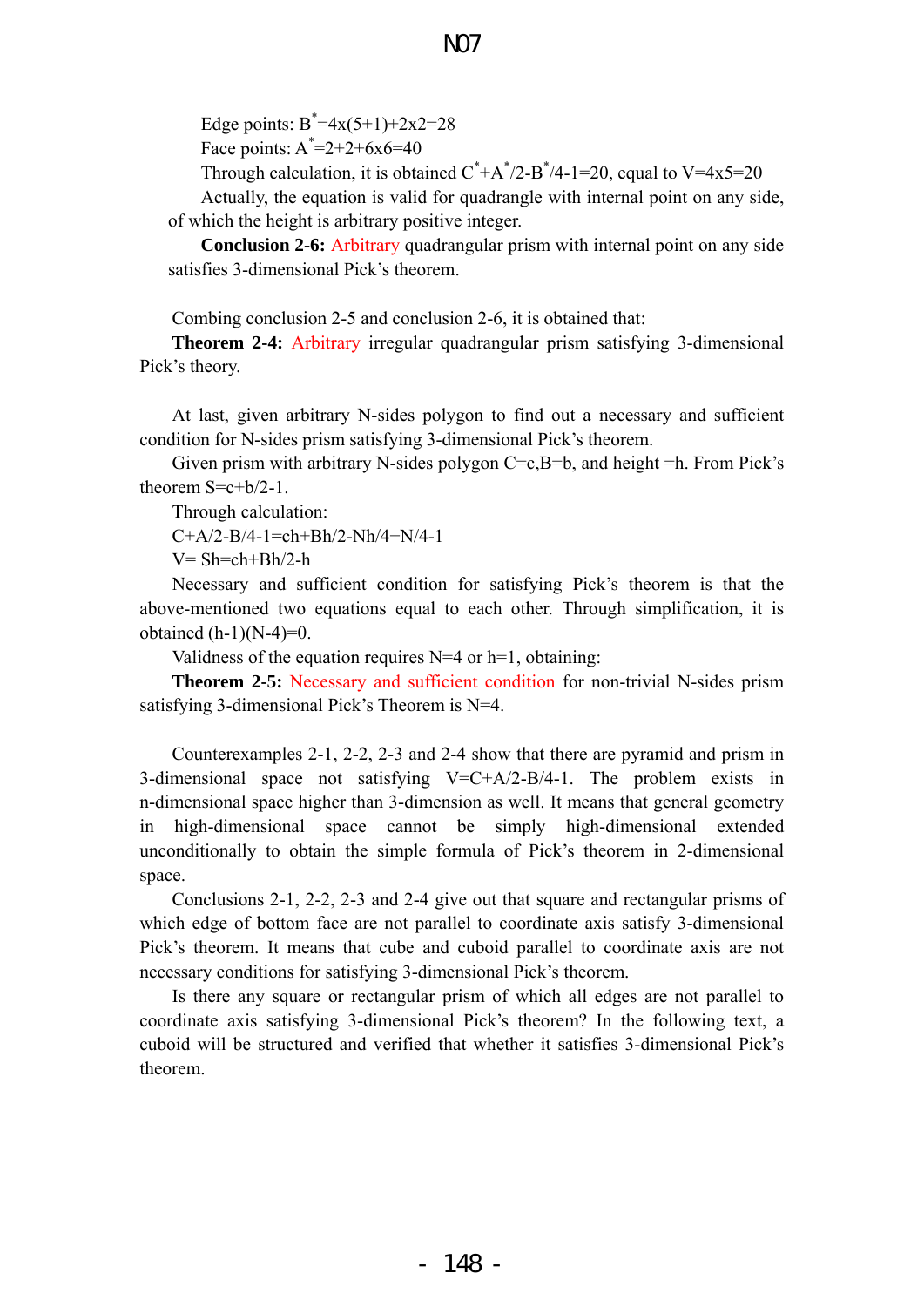# **2.3 3-dimensional Cuboid with All Edges not Parallel to Coordinate Axis**

# Since geometry in lattice space is restricted by integral point, many geometries existing in general Euclidean space do not exist in lattice space. For example, if lattice right triangle rigging-angle cone (bottom face is right triangle and the other 3 faces are isosceles triangles, refer to right triangle rigging-angle cone  $A_2D_1C_2-D_2$  in fig. 2-4) parallel to coordinate plane was existing, it would be rather convenient to structure 3-dimensional cube with all edges not parallel to coordinate axis. However, it is deducted from extension 1-1 that plane lattice right triangle is not existing.

**Conclusion 2-7:** Right triangular pyramid with bottom face parallel to coordinate plane does not exist.

**Conclusion 2-8:** Right triangular prism with bottom face parallel to coordinate plane does not exist.

Conclusion 2-7 shows that lattice right triangle rigging-angle cone parallel to coordinate plane does not exist. Therefore, lattice geometry shall be structured carefully and verified strictly.

It is not easy to structure a 3-dimensional cuboid with all edges not parallel to coordinate axis (i.e. all faces not parallel to coordinate planes) without aid of computer; even such cuboid is structured successfully with aid of computer; it is still difficult to understand its geometric intuition. In the following text, a 3-dimensional cuboid with all edges not parallel to coordinate axis will be structured manually for verifying whether the cuboid satisfies 3-dimensional Pick's theorem.

First of all, a cube  $A_1B_1C_1D_1-A_2B_2C_2D_2$  is structured in the first quadrant from coordinate origin with edge length of 3.  $D_2$  superposes coordinate origin O, shown in fig.2-4.



Fig.2-4 Right Triangle Sections of Cube with Edge Length of 3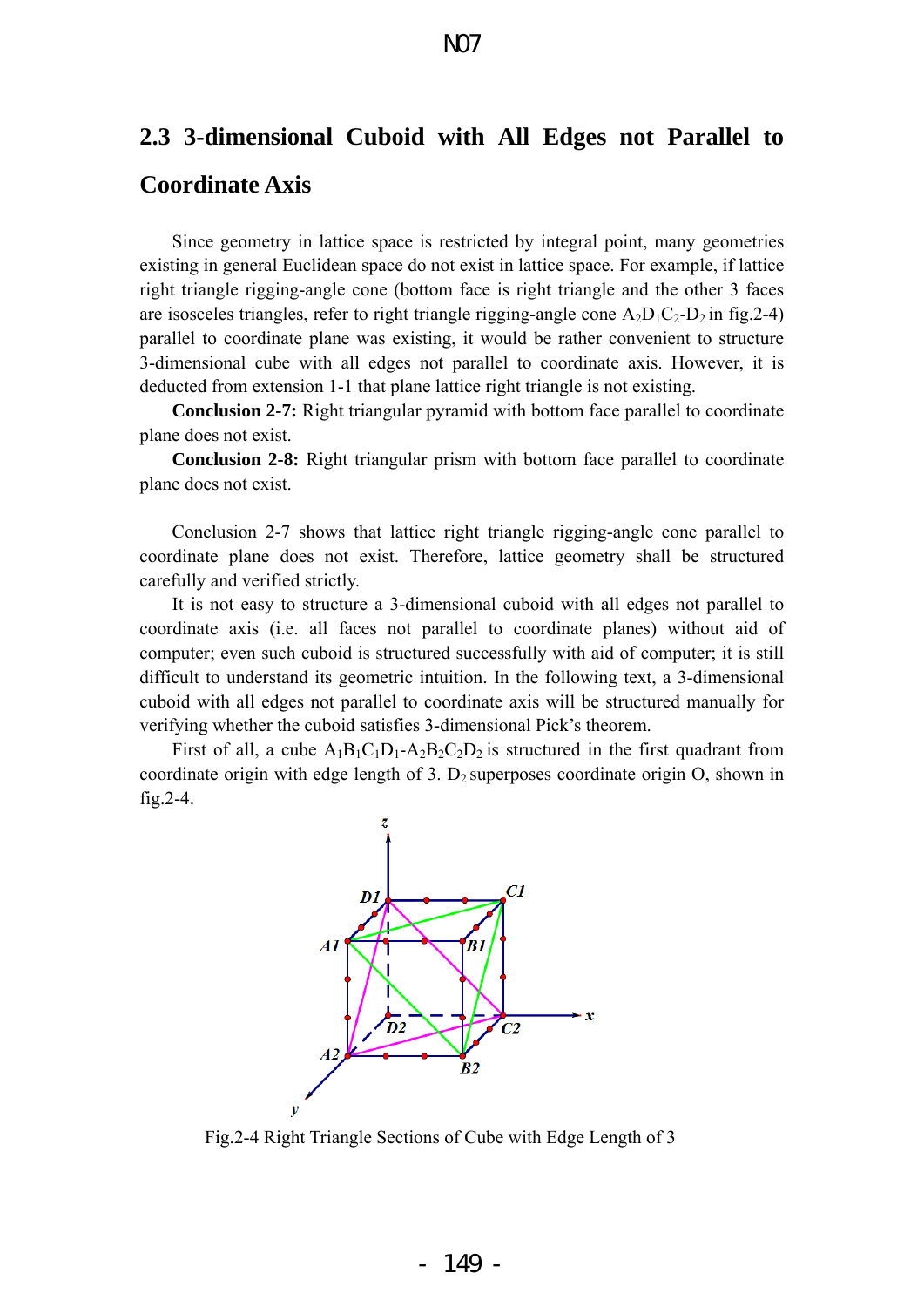Through solid geometry and space analytic geometry, it is known that plane of triangle  $A_2D_1C_2$  is parallel to that of  $C_1B_2A_1$ , normal direction is  $1\mathbf{i}+1\mathbf{j}+1\mathbf{k}$ , and main diagonal vector of cube is  $OB<sub>1</sub>$ . Crossover points of triangle  $A<sub>2</sub>D<sub>1</sub>C<sub>2</sub>$ ,  $C<sub>1</sub>B<sub>2</sub>A<sub>1</sub>$  and segment OB trisects the segment OB. Distance between plane of triangle  $A_2D_1C_2$  and that of C<sub>1</sub>B<sub>2</sub>A<sub>1</sub> is  $\sqrt{3}$ .



Fig.2-5 Right Triangle Section Normal View and Bottom Face Normal View of Cube

Fig.2-5 is normal views of triangle  $C_1B_2A_1$ . M<sub>1</sub> and N<sub>1</sub> are trisection points of triangle  $A_2D_1C_2$ . M<sub>2</sub> and N<sub>2</sub> are respectively foot points of M<sub>1</sub> and N<sub>1</sub> on edge  $A_2C_2$ . P<sub>2</sub> and  $Q_2$  are trisection points of triangle  $C_1B_2A_1$ .  $P_1$  and  $Q_1$  are respectively foot points of  $P_2$  and  $Q_2$  on edge  $A_1C_1$ . Coordinates of all points are in Tab. 2-1 as follows:

| $A_2(0,3,0)$                                                      | $D_1(0,0,3)$ | $C_2(3,0,0)$ |              |  |  |
|-------------------------------------------------------------------|--------------|--------------|--------------|--|--|
| $C_1(3,0,3)$                                                      | $B_2(3,3,0)$ | $A_1(0,3,3)$ |              |  |  |
| $M_1(0,1,2)$                                                      | $N_1(1,0,2)$ | $M_2(1,2,0)$ | $N_2(2,1,0)$ |  |  |
| $P_1(1,2,3)$                                                      | $Q_1(2,1,3)$ | $P_2(2,3,1)$ | $Q_2(3,2,1)$ |  |  |
| $0 \cap 1$ $\cdot 1$<br>T 1 1<br><b>A</b> 1 m 1 1<br>$\mathbf{C}$ |              |              |              |  |  |

Table 2-1 Table of Vertexes of Cuboid

Prove that  $P_1M_1$ ,  $P_2M_2$ ,  $Q_1N_1$  and  $Q_2N_2$  are perpendicular to plane of triangle  $C_1B_2A_1$ . Take  $P_1M_1$  as example.

Method 1: Calculate distance of P<sub>1</sub>M<sub>1</sub>. Distance of P<sub>1</sub>M<sub>1</sub> is  $\sqrt{3}$ , equal to distance between plane of triangle  $A_2D_1C_2$  and that of  $C_1B_2A_1$ .

Method 2: Calculate vector of  $M_1P_1$ . Vector of  $M_1P_1$  is 1*i*+1*j*+1*k*, equal to normal direction vector of plane of triangle  $C_1B_2A_1$ .

Therefore,  $P_1M_1N_1Q_1$ -  $P_2M_2N_2Q_2$  is a 3-dimensional cuboid with all edges not parallel to coordinate axis, as shown in fig.2-6.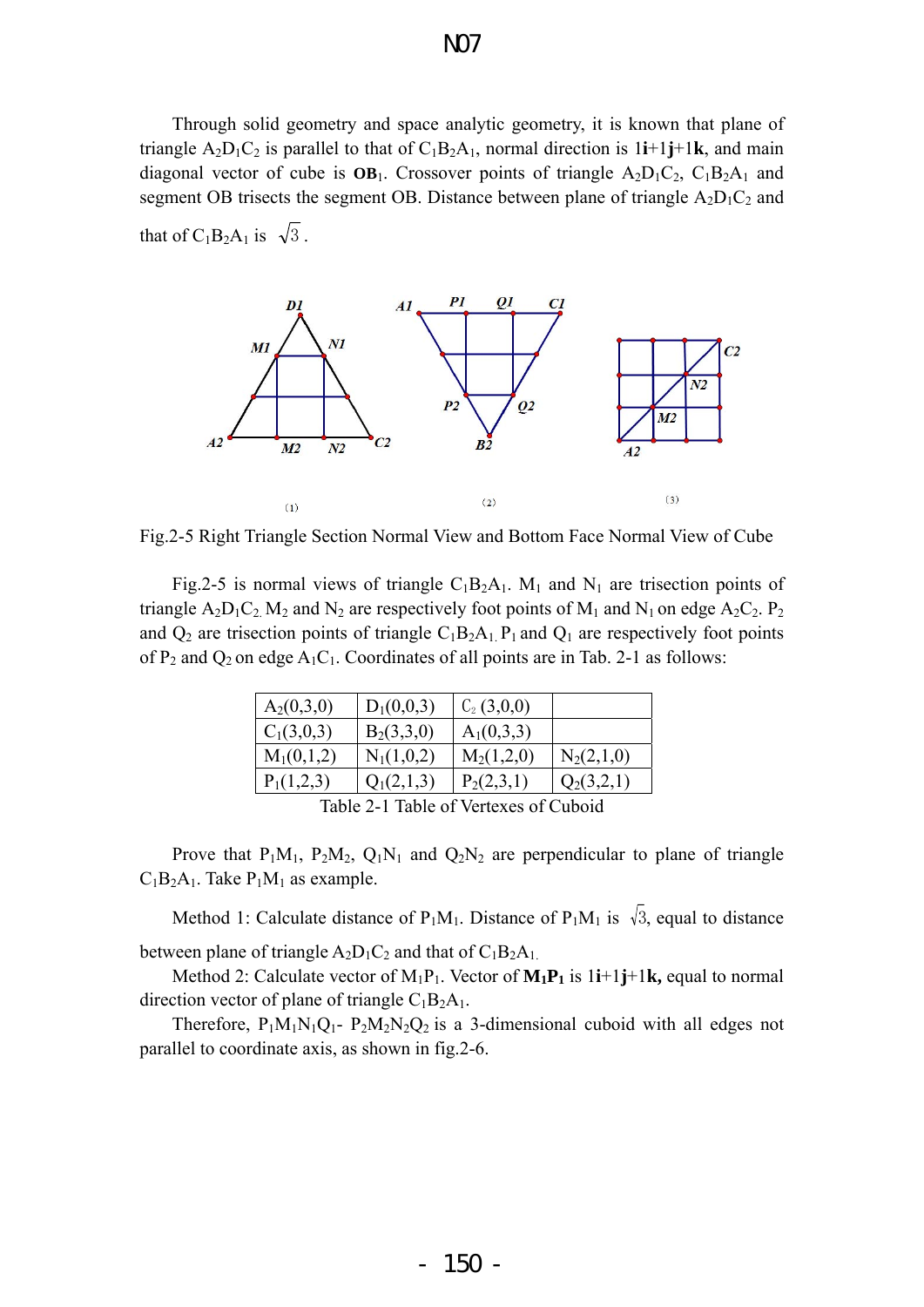

Fig.2-6 Right Triangle Section Normal View of Cuboid

Edge length of cuboid  $P_1M_1N_1Q_1$ -  $P_2M_2N_2Q_2$  are respectively  $P_1P_2=\sqrt{6}$ ,  $P_1O_1 = \sqrt{2}$ ,  $P_1M_1 = \sqrt{3}$ . Internal points: C=2  $(1,1,2),(2,2,1)$ Face points: A= 14  $(P_1,M_1,N_1,Q_1,P_2,M_2,N_2,Q_2 \text{ and } (1,1,1),(2,2,2),(1,2,1),(1,2,2),$  $(2,1,1),(2,1,2))$ Edge points:  $B = 8(P_1, M_1, N_1, Q_1, P_2, M_2, N_2, Q_2)$ 

Through calculation, it is obtained C+A/2-B/4-1=6, equal to V= $\sqrt{6}$   $\sqrt{2}$   $\sqrt{3}$  =6,

obtaining:

**Theorem 2-5:** There is 3-dimensional cuboid with all edges not parallel to coordinate axis satisfying 3-dimensional Pick's theorem.

# **2.4 Combination of 3-dimensional Cubes (Cube Block)**

Agreement: Cube and cuboid mentioned in the section (section 2.4) are cube and cuboid with edges parallel to coordinate axis.

The following agreements are made for discussing combination of cubes:

Agreement 1: Two geometries are combined on lattice point to ensure that combination of geometries is lattice geometry.

Agreement 2: Combination of geometries is simple connected.

Agreement 3: Geometries are combined on face (neither point nor line). Combination satisfying the condition is defined as formal combination.

Formal combination defined in agreement 3 extends the formal combination defined in the preface. The definition will be further extended in high-dimensional space.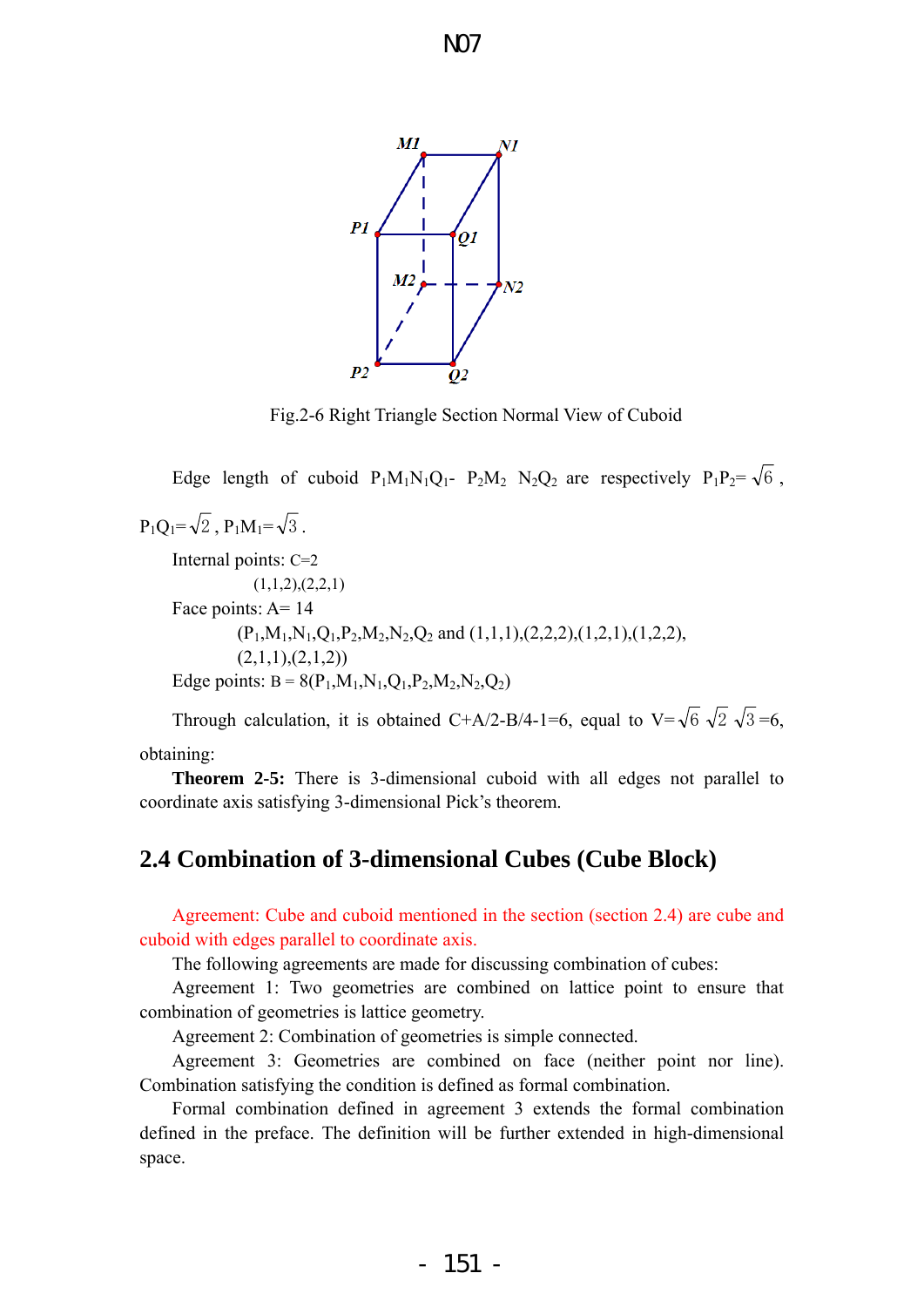

Fig.2-7 3-dimensional Unit Cube Pipe Combination

Pipe combination of 3-dimensional unit cubes is defined as a series of unit cubes, of which the first cube has only one face connected to the post order cube, middle cubes have only one front face connected to the front order cube and only one back face connected to the post order cube, and the tail cube has only one face connected to the front order cube, as shown in 2-7.

Given pipe combination of r pieces of unit cubes.

Internal points: C=0

Face points:  $A=4(r+1)$ 

Edge points:  $B = 4(r+1)$ 

Through calculation, it is obtained  $C+A/2-B/4-1=r$ , equal to V=r, obtaining:

**Theorem 2-6:** Pipe combination of arbitrary unit cubes satisfies 3-dimensional Pick's theorem.

Combination of cubes is not necessary to satisfy convexity condition. Therefore, under condition of combination of cubes, 3-dimensional Pick's theorem is not confined to convexity. It is a feature not possessed by results of many 3-dimensional lattice questions and even other 3-dimensional geometric questions.

Given a  $(3k)x(3k)x(3k)$  cube composed of  $3x3x3$  cube. With the method of structuring 3-dimensional Hilbert curve given by reference [7], an ergodic  $(3k)x(3k)x(3k)$  cube pipe combination composed of  $3x3x3$  cubes can be structured, as shown in fig.2-8.



Fig.2-8 Scheme of 3-dimensional Hilbert Curve

- 152 -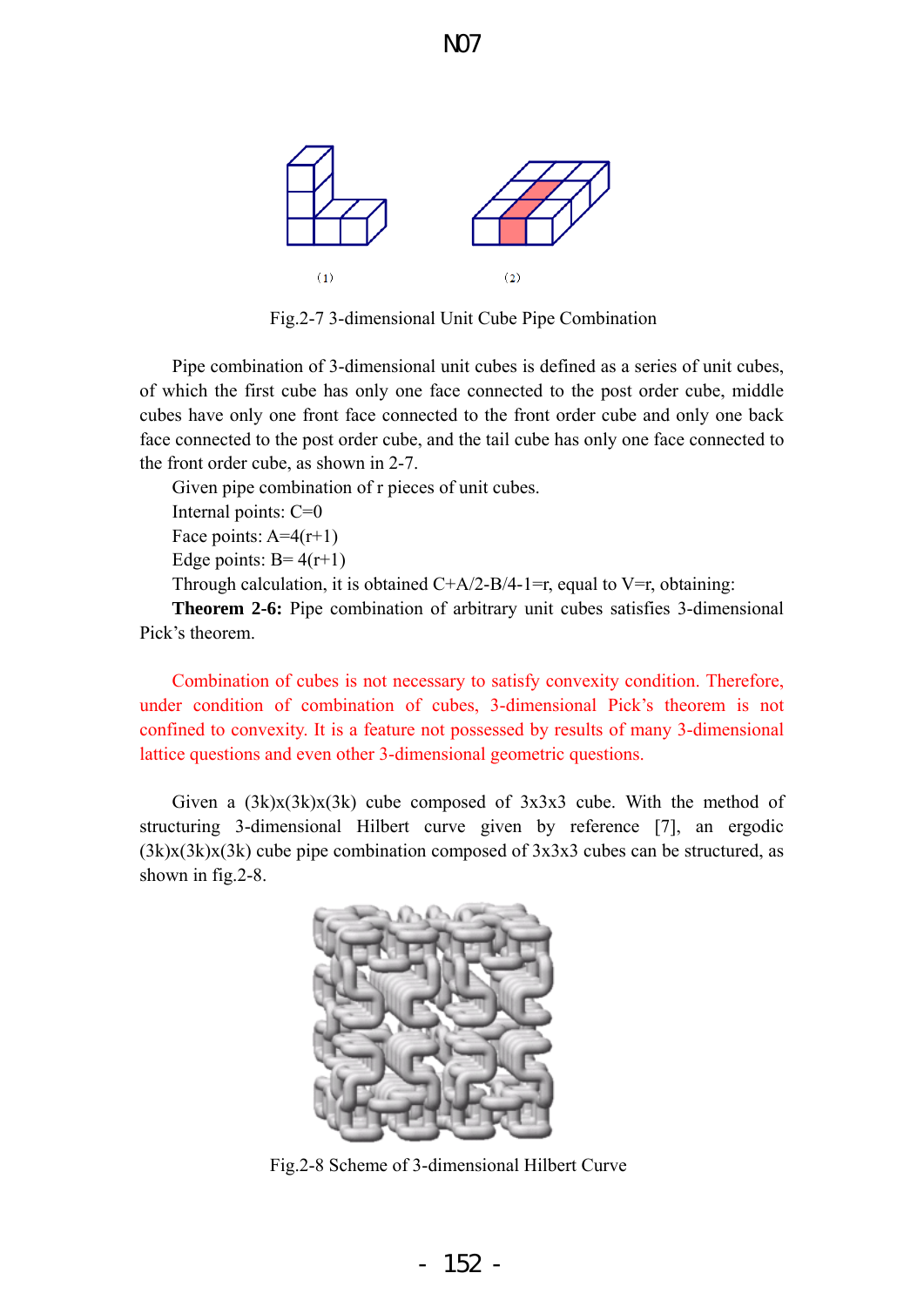For convenience of high-dimensional extension, another proving of theorem 2-6 is given out here, and method of mathematical induction is adopted.

N07

When  $r=2$ , it can be proved with direct calculation. Assume that the theorem is valid when  $r=k$ . Then for  $r=k+1$ :

Given that pipe of k piece of unit cubes and unit cube satisfying 3-dimensional Pick's theorem satisfy respectively:

 $V_1 = C_1 + A_1/2 - B_1/4 - 1$  $V_2 = C_2 + A_2/2 - B_2/4 - 1$ Volume of cube pipe is V, internal point is C, and point on faces is B. Internal points:  $C = C_1 + C_2$ Face points:  $A = A_1+A_2-4$ Edge points:  $B = B_1 + B_2 - 4$ Satisfying V=V1+V2=  $C+A/2-B/4-1$ .

It is directly obtained from theorem 2-6 that:

**Conclusion 2-1:** Cuboid composed of r unit cubes satisfies 3-dimensional Pick's theorem.

Combine the above-mentioned cuboid on  $r\times 1$  face. Given two cuboids satisfying 3-dimensional Pick's theorem satisfy respectively:

 $V_1 = C_1 + A_1/2 - B_1/4 - 1$  $V_2 = C_2 + A_2/2 - B_2/4 - 1$ Volume of cube pipe is V, internal point is C, and points on faces is B. Internal points:  $C = C_1 + C_2$ Face points:  $A = A_1 + A_2 - 2(r-1) - 4$ Edge points:  $B = B_1 + B_2 - 4(r-1) - 4$ Satisfying  $V=V_1+V_2=C+A/2-B/4-1$ . Satisfying  $V=V_1+V_2=C+A/2-B/4-1$ .

Combining mathematical induction and above calculation, it is obtained that:

**Conclusion 2-2:** r×s×1 cuboid composed of r×s pieces of unit cubes satisfies 3-dimensional Pick's theorem.

Combine the above-mentioned cuboid on r×s face. Given two cuboids satisfying 3-dimensional Pick's theorem satisfy respectively:

 $V_1 = C_1 + A_1/2 - B_1/4 - 1$  $V_2 = C_2 + A_2/2 - B_2/4 - 1$ Volume of cube pipe is V, internal point is C, and point on faces is B. Internal points:  $C = C_1 + C_2 + (r-1)(s-1)$ Face points:  $A = A_1+A_2-2(r-1)(s-1)-2(r-1)-2(2-1)-4$ Edge points:  $B = B_1 + B_2 - 4(r-1) - 4(s-1) - 4$ Satisfying  $V=V_1+V_2=C+A/2-B/4-1$ . Combining mathematical induction and above calculation, it is obtained that: **Theorem 2-7:** r×s×t cuboid composed of r×s×t pieces of unit cubes satisfies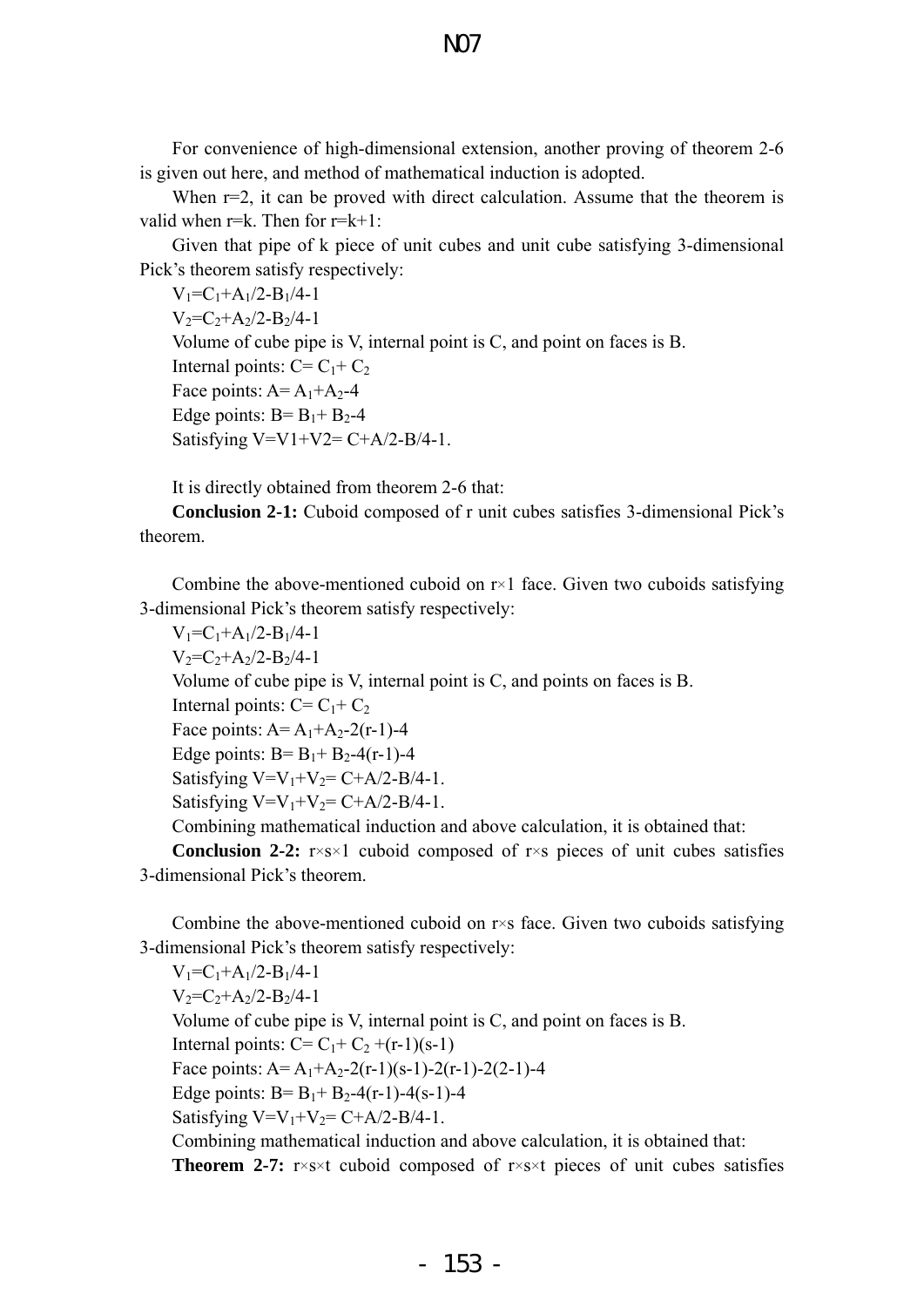3-dimensional Pick's theorem (i.e. 3-dimensional cuboid satisfies 3-dimensional Pick's theorem).

Theorem 2-7 can be used as another proof for theorem 2-2.

The key of extending theorem 2-7 is that internal points of cuboid generated on combination face are exactly half of the sum of internal points on the two combined faces; internal points on the edge integrating combination faces are exactly half of the sum of internal points on the two edges integrated, and meanwhile coefficient of 3-dimensional Pick's theorem satisfies the condition. The meaning of geometry with positive face point coefficient and negative edge point coefficient is that face points are not part of internal points and increment of internal points offsets half of sum of face points decrement; while edge points are part of face points, then decrement of face points offsets half of sum of edge points decrement. It ensures that Pick's theorem satisfies additivity of volume. It is known that additivity is a basic property of volume; therefore, sign of coefficient of 3-dimensional Pick's theorem expresses additivity of volume. In the following text, it shows that n-dimensional Pick's theorem satisfies the additivity of volume as well.

# **3 N-dimensional Extension of Pick**'**s Theorem**

The section (section 3.1-3.5) will be focused on n-dimensional extension of Pick's theorem under condition that edges are parallel to coordinate axis.

Agreement: Cube and cuboid mention in this section (section 3.1-3.5) are cube and cuboid with edge parallel to coordinate axis.

# **3.1 Edge Calculation of High-dimensional Cube**

For high-dimensional cube extension of Pick's theorem, the first question to be solved is quantity of vertexes, edges and faces of high-dimensional cube. For example, quantity of lattice points on edges and faces of 4-dimensional cube?

(1) Given a 3-dimensional unit cube in first quadrant of 3-dimensional Cartesian coordinate system.

① Quantity of vertexes. Every vertex has three coordinates and every coordinate takes two values 0 or 1.  $2^3=8$ .

② Quantity of edges. Every point on the edge has 3 coordinates, among which 2 are fixed and 1 is flexible. The fixed coordinates are of two options: 0 or 1. For example, for edge on Z-axis,  $x=0, y=0$  is fixed and z is moving between [0,1]. There

are 2 fixed among the 3 coordinates, and then there will be  $C_3^2 = 3$  options. And there are 2 options (0 or 1) for places fixing the fixed coordinates. The total number of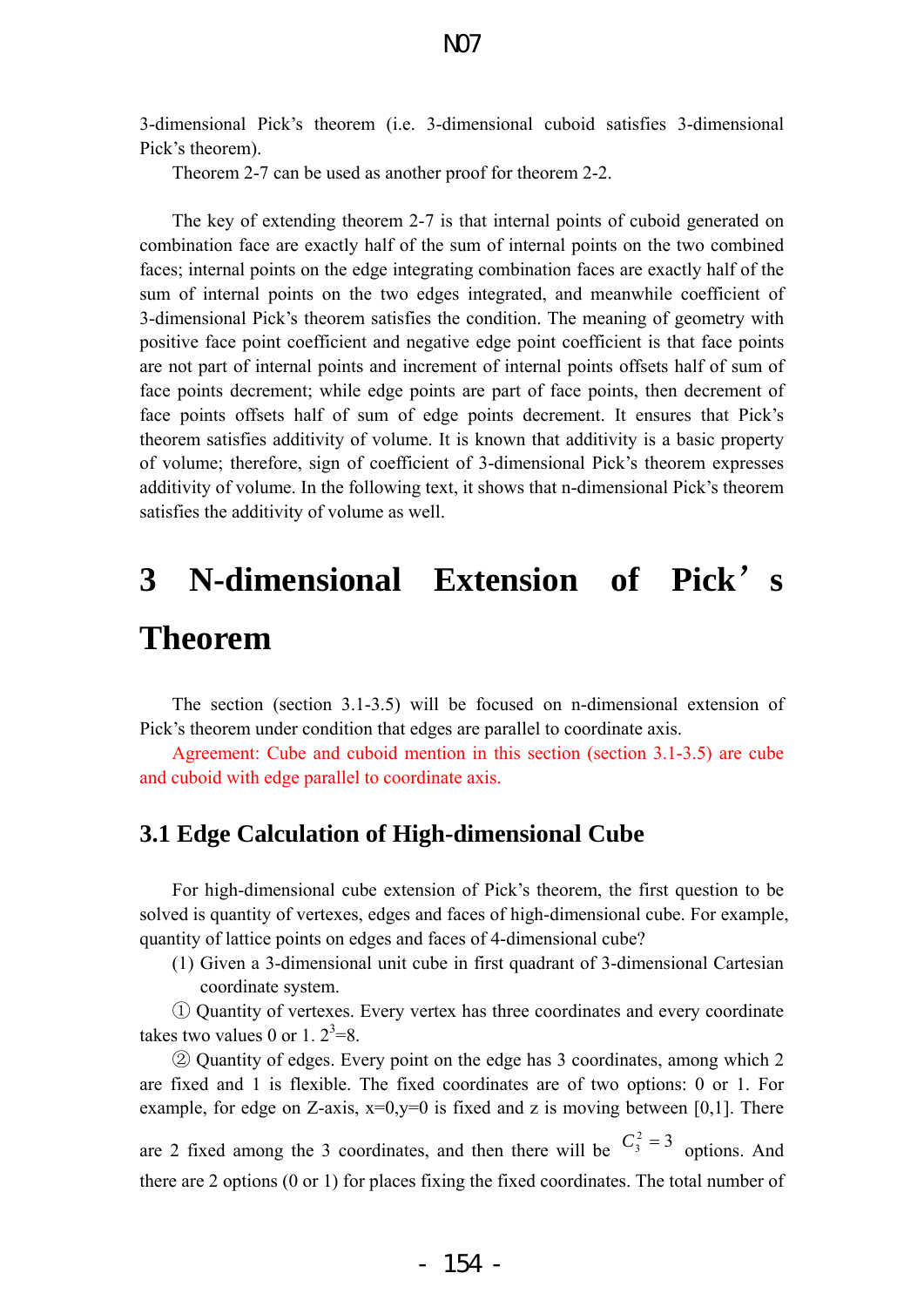options is the quantity of edges of 3-dimensional cube. Therefore, edges of 3-dimensional cube are  $2^2C_3^2 = 12$ .  $^{2}C_{3}^{2}$  =

③ Quantity of faces. Every point on the face has 3 coordinates, among which 1 is fixed and 2 are flexible. The fixed coordinate is of two options: 0 or 1. There are 1 fixed among the 3 coordinates, and then there will be  $C_3^1 = 3$  options. And there are 2 options (0 or 1) for places fixing the fixed coordinate. The total number of options is the quantity of faces of 3-dimensional cube. Therefore, faces of 3-dimensional cube  $\int \arctan 2C_3^1 = 6$ .

(2) Continue to discuss 4-dimension. Given a 4-dimensional unit cube in first quadrant of 4-dimensional Cartesian coordinate system.

①Quantity of vertexes. Every vertex has 4 coordinates and every coordinate takes two values 0 or 1.  $2^4=8$ .

②Quantity of edges. Every point on the edge of 4-dimensional cube has 4 coordinates, among which 3 are fixed and 1 is flexible. The fixed coordinates are of two options: 0 or 1. There are 3 fixed among the 4 coordinates, then there will be  $C_4^3 = 4$  options. And there are 2 options (0 or 1) for places fixing the fixed coordinates. The total number of options is the quantity of edges of 4-dimensional cube. Therefore, edges of 4-dimensional cube are  $2^{3}C_4^3 = 32$ .  ${}^3C_4^3 =$ 

③Quantity of faces. Every point on the face has 4 coordinates, among which 2 are fixed and 2 are flexible. The fixed coordinate is of two options: 0 or 1. There are 2 fixed among the 4 coordinates, then there will be  $C_4^2 = 6$  options. And there are 2 options (0 or 1) for places fixing the fixed coordinate. The total number of options is the quantity of faces of 4-dimensional cube. Therefore, faces of 4-dimensional cube

are 
$$
2^2C_4^2 = 24
$$
.

④Quantity of hyperplanes. There are hyperplanes existing in 4-dimensional cube. Every point on the hyperplane of 4-dimensional cube has 4 coordinates, among which 1 is fixed and 3 are flexible. The fixed coordinate is of two options: 0 or 1. There is 1

4-dimensional cube are  $2 C_4^1 = 8$ . fixed among the 4 coordinates, then there will be  $C_4^1 = 4$  options. And there are 2 options (0 or 1) for places fixing the fixed coordinate. The total number of options is the quantity of hyperplanes of 4-dimensional cube. Therefore, hyperplanes of

(3) Extended to n-dimension.

①Quantity of vertexes. Every vertex has n coordinates and every coordinate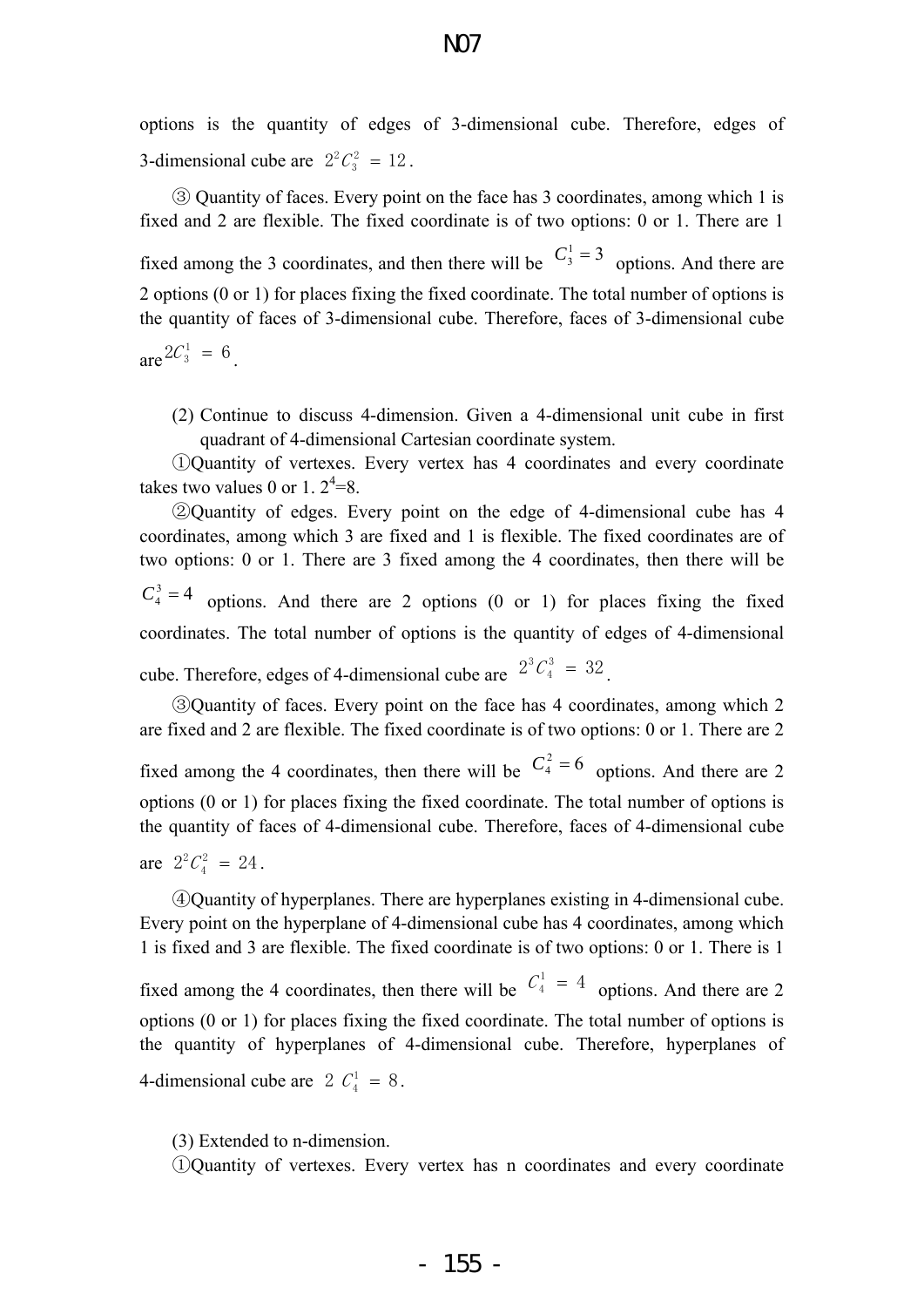takes two values 0 or 1.  $2^n$ .

②Quantity of edges. Every point on the edge of n-dimensional cube has n coordinates, among which n-1 are fixed and 1 is flexible. The fixed coordinates are of two options: 0 or 1. There are n-1 fixed among the n coordinates, and then there will options. And there are 2 options  $(0 \text{ or } 1)$  for places fixing the fixed coordinates. The total number of options is the quantity of edges of n-dimensional cube. Therefore, edges of  $n$ -dimensional cube are  $2^{n-1}C_n^{n-1}$ .  $C_n^{n-1}$  $n-1$   $C$ 

③Quantity of faces. Every point on the face of n-dimensional cube has n coordinates, among which n-2 are fixed and 2 are flexible. The fixed coordinate is of two options: 0 or 1. There are n-2 fixed among the n coordinates, then there will be options. And there are 2 options (0 or 1) for places fixing the fixed coordinate. The total number of options is the quantity of faces of n-dimensional cube. Therefore, faces of n-dimensional cube are  $2^{n-2}C_n^{n-2}$ .  $C_n^{n-2}$  $n-2$   $C$ 

④Quantity of hyperplanes. There are m-dimensional hyperplanes existing in high-dimensional cube  $(2\leq m\leq n)$ . Every point on the m-dimensional hyperplane of n-dimensional cube has n coordinates, among which n-m is fixed and m are flexible. The fixed coordinate is of two options: 0 or 1. There is n-m fixed among the n coordinates, and then there will be  $C_n^{\text{n-m}}$  options. And there are 2 options (0 or 1) for places fixing the fixed coordinate. The total number of options is the quantity of m-dimensional hyperplanes of n-dimensional cube. Therefore, m-dimensional hyperplanes of n-dimensional cube are  $2^{n-m}C_n^{n-m}$ .

Since hyperplanes of different dimensions are existing in high-dimensional space, point, edge, face and hyperplane are defined as edge, vertex 0-edge, edge 1-edge, face 2-edge and m-dimensional hyperplane m-edge. Quantity of edges in 3 to 5 dimension cube is given out in table 3-1.

|                    | $0$ -edge | $1 - edge$ | $2$ -edge | $3$ -edge | 4-edge |
|--------------------|-----------|------------|-----------|-----------|--------|
| 3-dimensional 8    |           | 12         | b         |           |        |
| cube               |           |            |           |           |        |
| 4-dimensional   16 |           | 32         | 24        | 8         |        |
| cube               |           |            |           |           |        |
| 5-dimensional 32   |           | 80         | 80        | 40        | 10     |
| cube               |           |            |           |           |        |

Table 3-1 Quantity of Edges in 3 to 5-dimensional Cube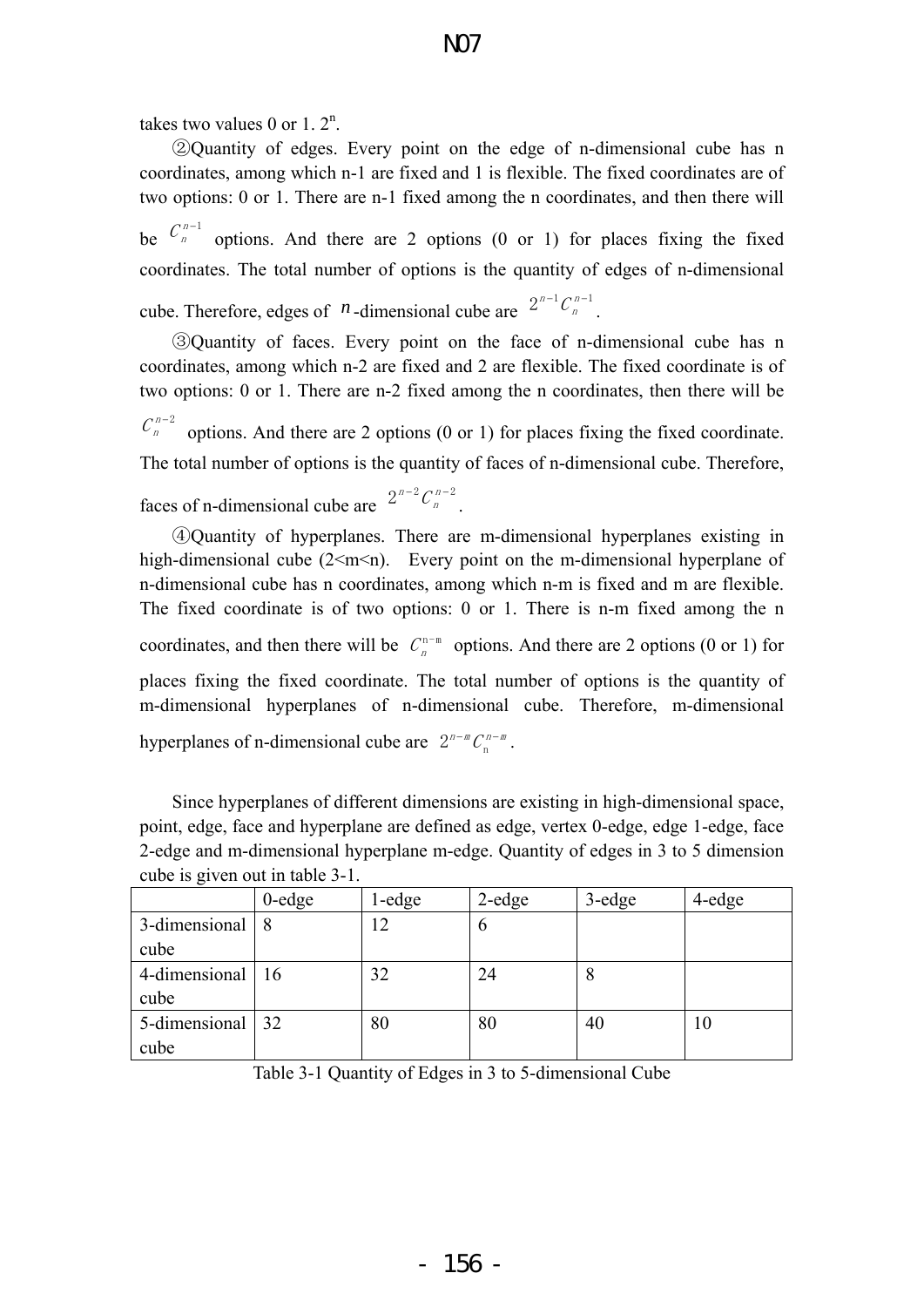# **3.2 4-dimensional Cube**

It is known from section 3.1 that in 4-dimensional cube, there are 16 0-edges, 32 1-edges,24 2-edges and 8 3-edges.

Given a 4-dimensional cube with edge length of 1, then:

Internal point:  $C=(1-1)^4$ 

1-edge point:  $B_1 = 32(1-1) + 16 = 321-16$ 

2-edge point:  $B_2=24(1-1)^2+321-16=241^2-161+8$ 

3-edge point:  $B_3 = 8(1-1)^3 + 241^2 - 161 + 8 = 81^3 + 81$ 

Through calculation it is obtained that:  $C+B_3/2-B_2/4-B_1/8-1=1^4$ , equal to  $V=1^4$ ,

**Formula 3-1:**  $V = C+B_3/2-B_2/4-B_1/8-1$ , i.e. 4-dimensional extension of Pick's theorem.

Geometry satisfying formula 3-1 is called a geometry satisfying 4-dimensional Pick's theorem.

**Theorem 3-1:** 4-dimensional cube satisfies 4-dimensional Pick's theorem.

Turn to 4-dimensional Euler's formula:

In 3-dimensional Euler's formula V-E+F=2, V is quantity of vertexes, E is quantity of edges and F is quantity of faces.

From table 3-1, 4-dimensional Euler's formula can be obtained.

Mark quantity of m-edge as  $N_m$ , then  $N_0-N_1+N_2-N_3=16-32+24-8=0$ , as:

**Formula 3-2:**  $N_0-N_1+N_2-N_3=0$ 

 $N_i$  is quantity of i-edge point.

Formula 3-2 is 4-dimensional extension of Euler's formula.

# **3.3 N-dimensional Cube**

n-dimensional cube extension of Pick's theorem is realized in the following text. First of all, a lemma concerning combinatorial identity is proved.

Lemma 3-1: 
$$
\sum_{i=m}^{n-1} (-1)^{i-m} C_i^{i-m} C_n^{n-i} = (-1)^{n-m} C_n^{n-m}
$$

Proving:

Step 1, prove 
$$
\sum_{i=m}^{n-1} (-1)^{i-m} \frac{1}{(i-m)!(n-i)!} = -(-1)^{n-m} \frac{1}{(n-m)!}
$$

①When n-m is odd:

$$
\sum_{i=m}^{n-1} (-1)^{i-m} \frac{1}{(i-m)!(n-i)!}
$$
  
=  $(-1)^{m-m} \frac{1}{(m-m)!(n-m)!} + \sum_{i=m+1}^{n-1} (-1)^{i-m} \frac{1}{(i-m)!(n-i)!}$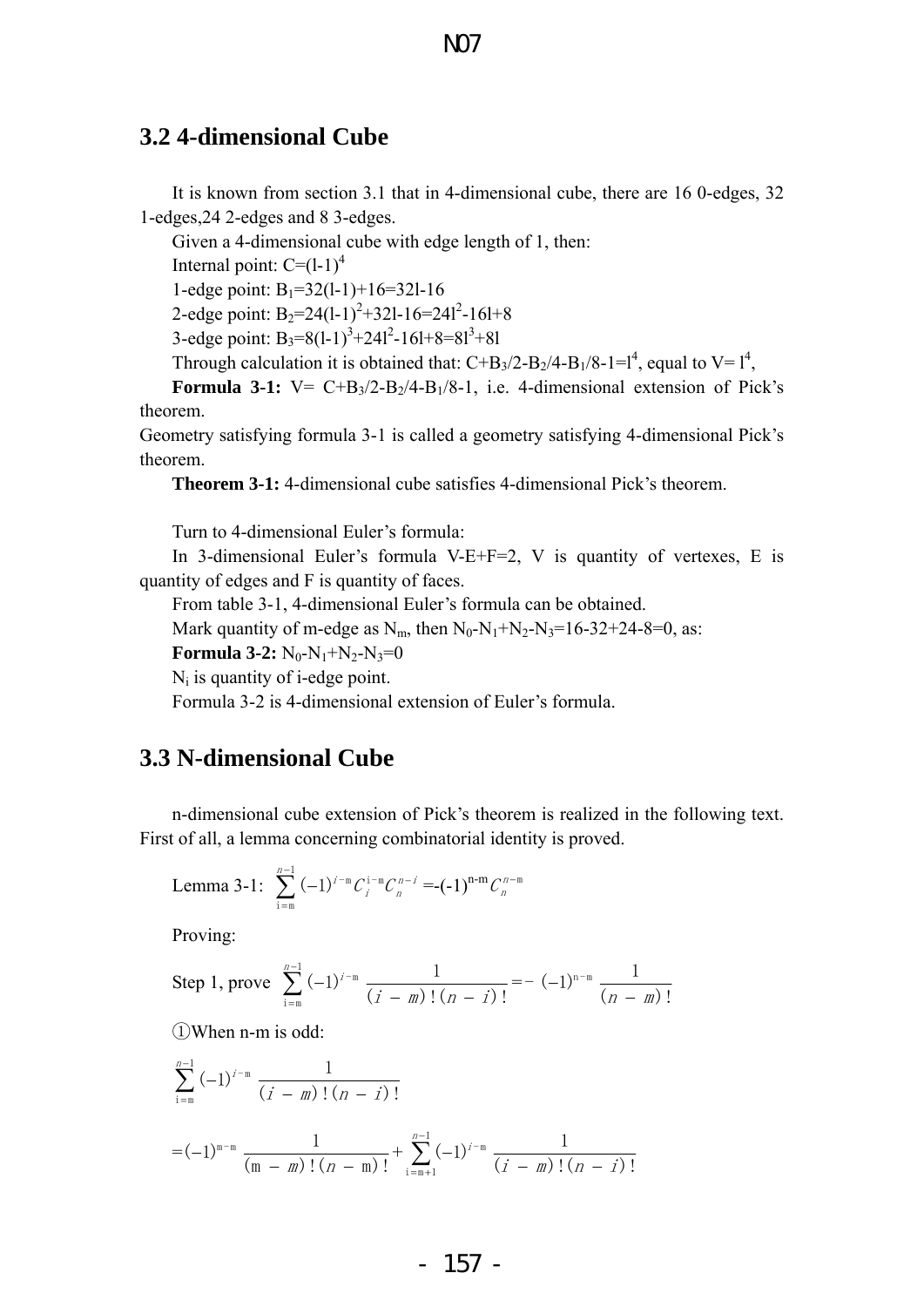First term =  $-(-1)^{n-m} \frac{1}{(n-m)!}$ 

Attention shall be paid to the second term that term  $k$  (i=m+k) in the formula,

$$
(-1)^k
$$
  $\frac{1}{k!(n-m-k)!}$ , are equal to the value of term n-m-k (i=n-k),

$$
(-1)^{n-m-k}
$$
  $\frac{1}{(n-m-k)!k!}$  but with opposite sign, and their sum is 0. (First term

and last term, second term and second last term … When n-m is odd, n-m-1 is even, making them matching in pairs). Therefore, the second term is 0.

$$
\sum_{i=m}^{n-1} (-1)^{i-m} \frac{1}{(i-m)!(n-i)!} = -(-1)^{n-m} \frac{1}{(n-m)!}
$$
 is valid.

② When n-m is even:

$$
\sum_{i=m}^{n-1} (-1)^{i-m} \frac{1}{(i-m)!(n-i)!}
$$
  
=
$$
\sum_{i=m}^{n} (-1)^{i-m} \frac{1}{(i-m)!(n-i)!} - (-1)^{n-m} \frac{1}{(n-m)!}
$$

Attention shall be paid to the first term that term  $k$  (i=m+k-1) in the formula,

 $(k-1)!(n-m-k+1)!$  $(-1)^{k-1}$   $\frac{1}{(k-1)!(n-m-k+1)!}$ , are equal to the value of term n-m-k+1 (i=n-k+1),

 $(n - m - k + 1)!(k - 1)!$  $(-1)^{n-m-k-1}$   $\frac{1}{(n-m-k+1)!(k-1)!}$  but with opposite sign, and their sum is 0.

Therefore, the first term is 0.

$$
\sum_{i=m}^{n-1} (-1)^{i-m} \frac{1}{(i-m)!(n-i)!} = -(-1)^{n-m} \frac{1}{(n-m)!} \text{ is valid.}
$$
  
\nStep 2, prove 
$$
\sum_{i=m}^{n-1} (-1)^{i-m} C_i^{i-m} C_n^{n-i} = -(-1)^{n-m} C_n^{n-m}
$$

$$
\sum_{i=m}^{n-1} (-1)^{i-m} C_i^{i-m} C_n^{n-i}
$$

$$
= \sum_{i=m}^{n-1} (-1)^{i-m} \frac{i!}{m!(m-1)!} \frac{n!}{i!(n-i)!}
$$

$$
= \sum_{i=m}^{n-1} (-1)^{i-m} \frac{1}{(i-m)!(n-i)!} \frac{n!}{m!}
$$

N07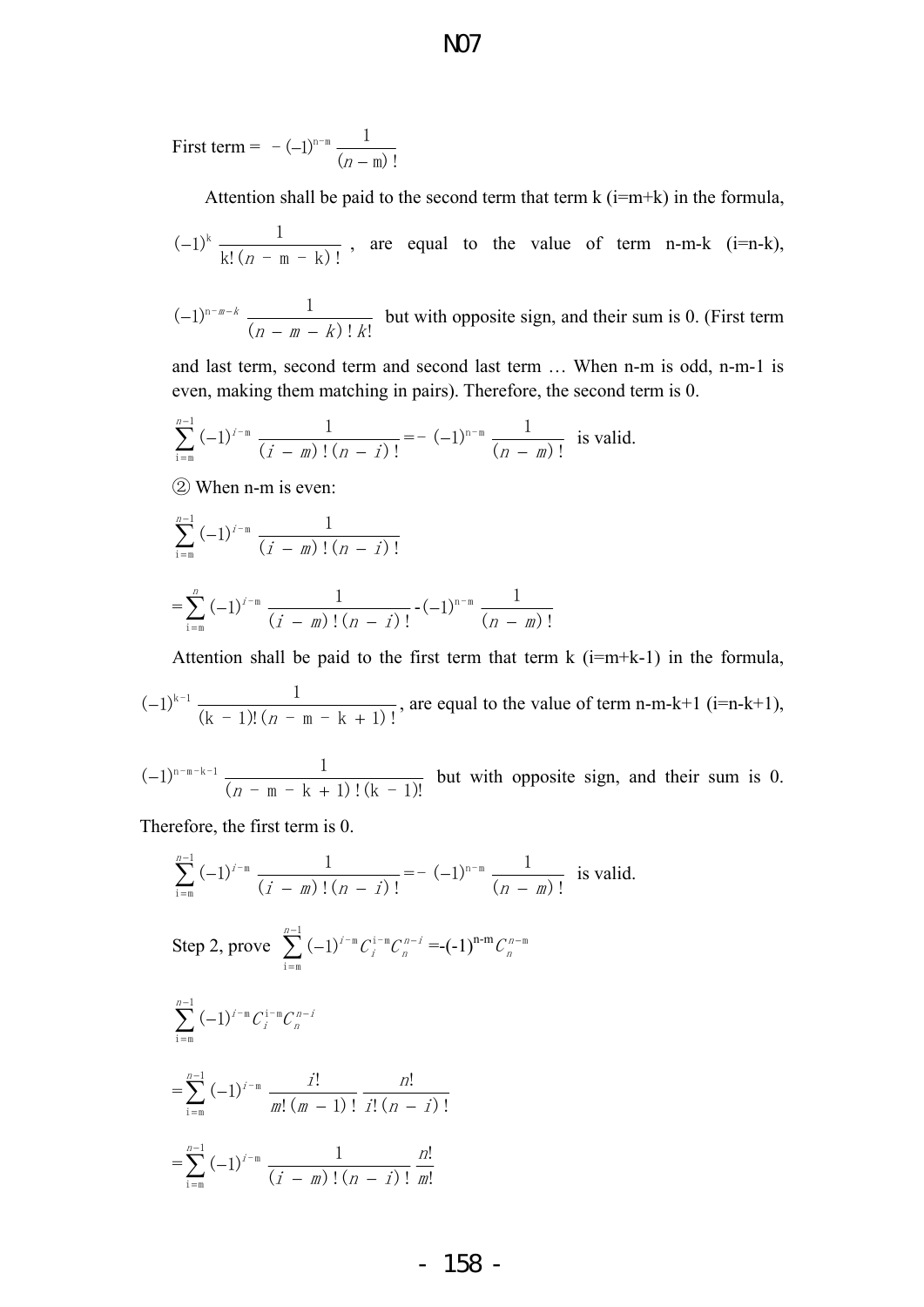$$
= -(-1)^{n-m} \frac{1}{(n-m)!} \frac{n!}{m!}
$$
  
(In step 1,  $\sum_{i=m}^{n-1} (-1)^{i-m} \frac{1}{(i-m)!(n-i)!} = -(-1)^{n-m} \frac{1}{(n-m)!}$  has been  
med)

proved.)

$$
= - (-1)^{n-m} \frac{n!}{m! (n - m)!}
$$
  
=  $(-1)^{n-m} C_n^{n-m}$ 

**Theorem 3-2:** Volume of n-dimensional cube  $V = C + B_{n-1}/2 - B_{n-2}/4 - \dots + B_1/2^{n-1}-1$ , i.e. n-dimensional extension of Pick's theorem (n-dimensional satisfies n-dimensional Pick's theorem).

Proving:

For n-dimensional cube with edge length of 1 Internal points in cube  $C=(l-1)^n$ 

Plus internal points on  $2^{n-1}C_n^{n-1}$  edges with  $2^n$  vertexes to get points on edges:  $n-1$   $C$ 

Points on 1-edge  $B_1 = J_1 = \frac{2^{n-1}C_n^{n-1}}{n}$  (l-1)+ 2<sup>n</sup>  $n-1$   $C$ 

Plus  $2^{n-2}C_n^{n-2}$  internal points on faces with points on  $2^{n-1}C_n^{n-1}$  edges to get points on faces:  $2^{n-2}C_n^{n-2}$  internal points on faces with points on  $2^{n-1}C_n^{n-1}$  $n-1$ <sub>C</sub>

Points on 2-edge B<sub>2</sub>=
$$
J_2+ B_1= \frac{2^{n-2}C_n^{n-2}}{(1-1)^2+ B_1}
$$

Points on m-edge  $B_m = J_m + B_{m-1} = 2^{n-m} C_n^{n-m}$  (l-1)<sup>m</sup>+  $B_{m-1}$ 

…

...

Points on n-1 edge  $B_{n-1} = J_{n-1} + B_{n-2} = 2C_n^1 (l-1)^{n-1} + B_{n-2}$ 

Firstly calculate B<sub>n-1</sub>/2-B<sub>n-2</sub>/4-...-B<sub>1</sub>/2<sup>n-1</sup>:  
\nB<sub>n-1</sub>/2-B<sub>n-2</sub>/4-...B<sub>1</sub>/2<sup>n-1</sup>  
\n= 
$$
(J_{n-1}+B_{n-2})/2-(J_{n-2}+B_{n-3})/4...
$$
-( $J_m+B_{m-1}$ ) /2<sup>n-m</sup>...- $J_1$ /2<sup>n-1</sup>  
\n=  $J_{n-1}$ /2+ $J_{n-2}$ /4...+ $J_m$ /2<sup>n-m</sup>...+ $J_1$ /2<sup>n-1</sup>  
\n=  $[2C_n^1 (1-1)^{n-1}] / 2+[2^2 C_n^2 (1-1)^{n-2}] / 4...$   
\n+  $[2^{n-m} C_n^{n-m} (1-1)^m]/2^m ...+[2^{n-1} C_n^{n-1} (1-1)+2^n] / 2^{n-1}$ 

- 159 -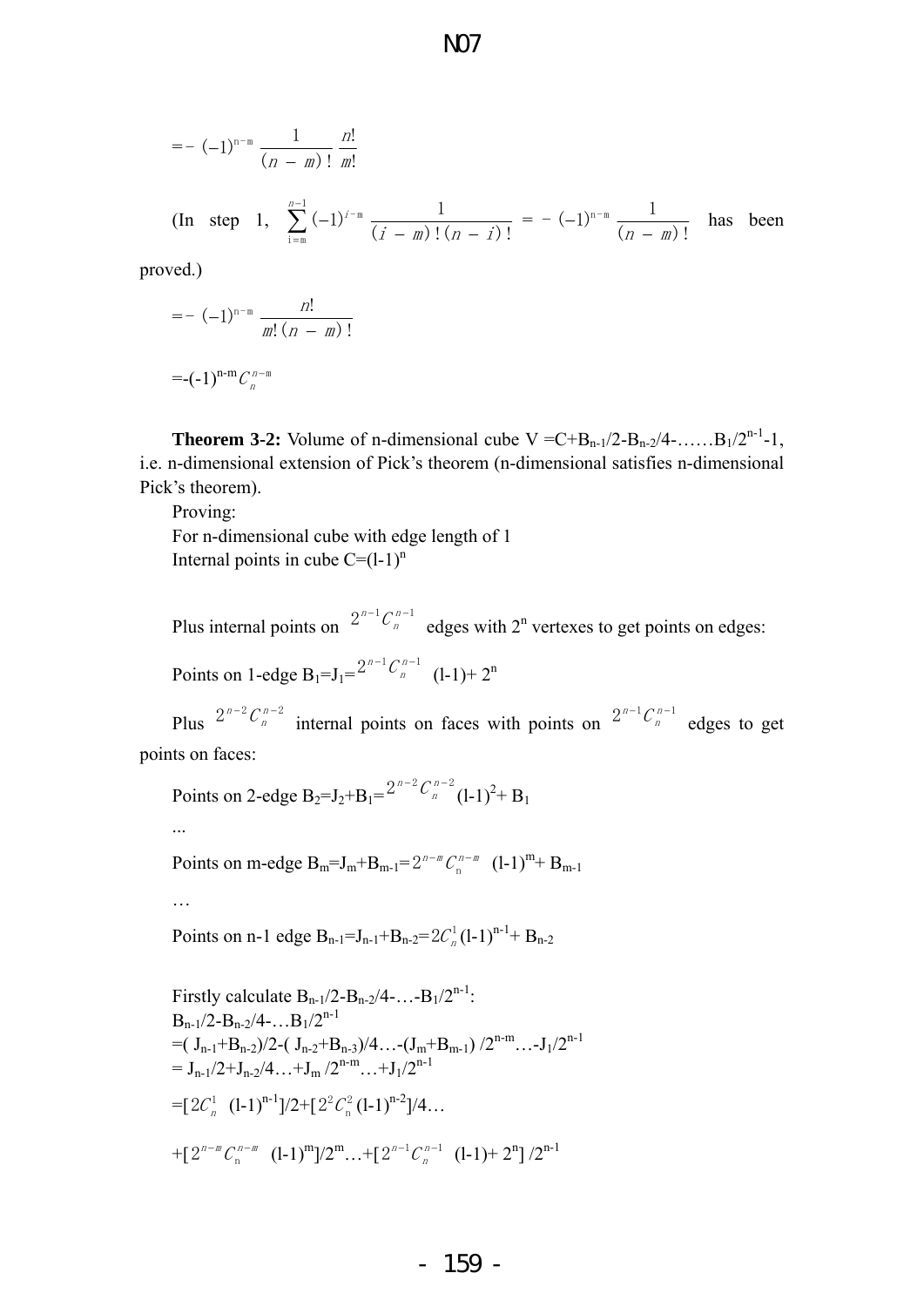N07

$$
=[2C_n^1 (l-1)^{n-1}]/2+[2^2C_n^2 (l-1)^{n-2}]/4...
$$
  
+
$$
[2^{n-m}C_n^{n-m} (l-1)^m]/2^m...+[2^{n-1}C_n^{n-1} (l-1)]/2^{n-1}+2
$$
  
= $C_n^1 (l-1)^{n-1}+C_n^2 (l-1)^{n-2}...+C_n^m (l-1)^m...+C_n^{n-1} (l-1)+2$ 

For  $(1-1)$  <sup>n-1</sup>,  $(1-1)^{n-2}$ , ...,  $(1-1)$ , expand coefficient of term  $1^{n-1}, \ldots, 1^{1}, 1^{0}$  of summation formula.

Coefficient of constant term is:

$$
\sum_{i=1}^{n-1} (-1)^i C_i^i C_n^{n-i} + 2 = \{^2_{0 \text{ n is odd}}\}
$$

Coefficient of one term is:

$$
\sum_{i=1}^{n-1} (-1)^{i-1} C_i^{i-1} C_n^{n-i} = (-1)^{n-1} C_n^{n-1} (\text{Lemma 3-1})
$$

Coefficient of m term is:

$$
\sum_{i=m}^{n-1} (-1)^{i-m} C_i^{i-m} C_n^{n-i} = (-1)^{n-m} C_n^{n-m}
$$
 (Lemma 3-1)

Coefficient of n-1 term is:

$$
(-1)^{0}C_{n-1}^{0}C_{n}^{1}=n
$$

…

…

Then  
\n
$$
B_{n-1}/2-B_{n-2}/4-...B_1/2^{n-1}
$$
\n
$$
=nI^{n-1}...-(-1)^{n-m} C_n^{n-m} I^m...-(-1)^{n-1} C_n^{n-1} I + \begin{cases} 2 & n \text{ is odd} \\ 0 & n \text{ is even} \end{cases}
$$
\n(1)

Expand internal points  $C=(l-1)^n$  to get:

$$
C = \sum_{i=0}^{n} (-1)^{i} C_{n}^{i} I^{n-i}
$$
  
= 
$$
[{}^{n} - n]^{n-1} ... + (-1)^{n-m} C_{n}^{n-m} 1^{m} ... + (-1)^{n-1} C_{n}^{n-1} 1 + (-1)^{n} (2)
$$

 Mind that 
$$
V = I^n
$$
,  $(-1)^n + \{2 \text{ n is odd} \atop 0 \text{ n is even}} = 1$ 

\n $(1) + (2): C + B_{n-1}/2 - B_{n-2}/4 - \ldots B_1/2^{n-1} = V + 1$ 

\nObtaining:  $V = C + B_{n-1}/2 - B_{n-2}/4 - \ldots - B_1/2^{n-1} - 1$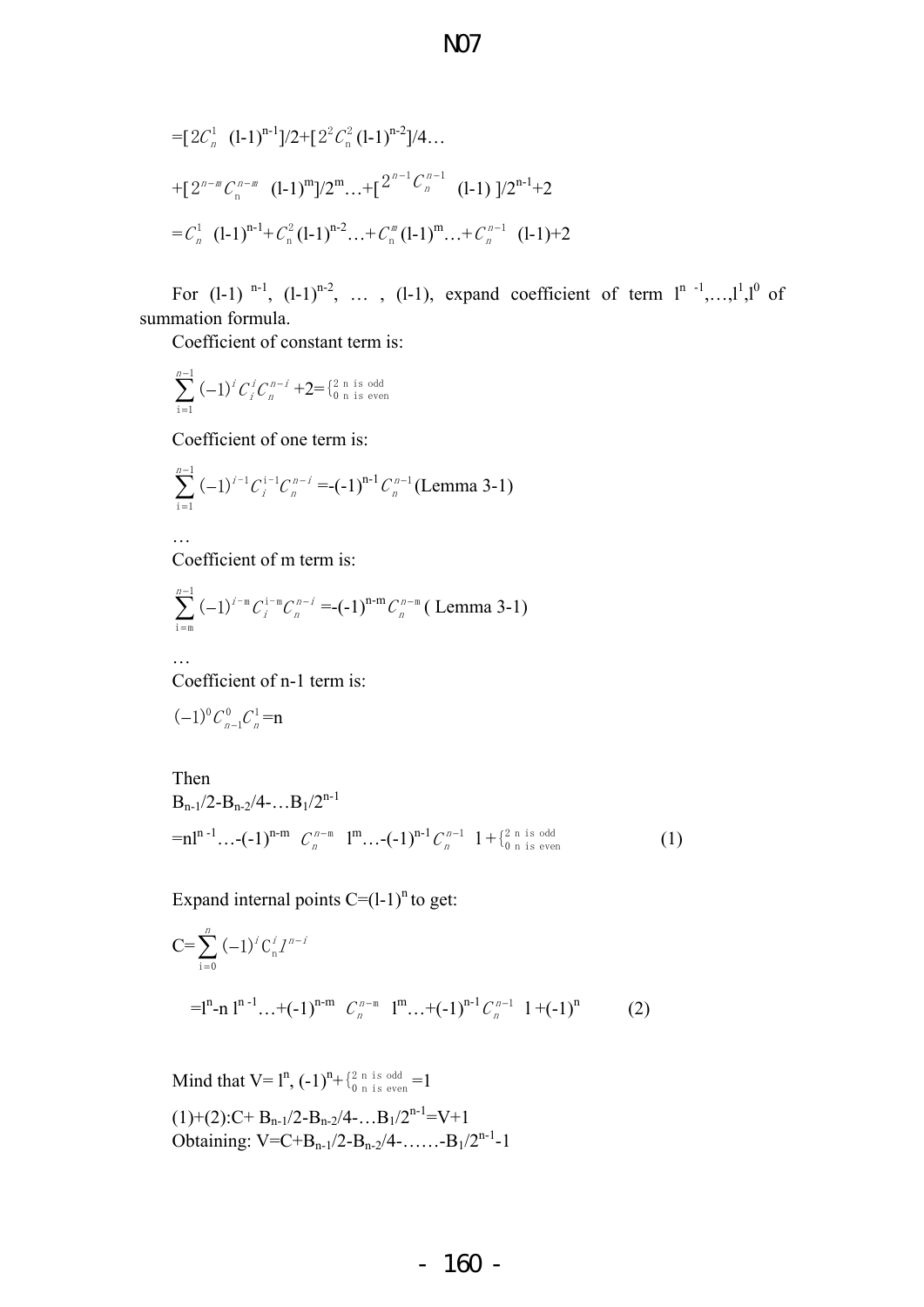Turn to n-dimensional Euler's formula:

Quantity of m-edge is  $2^m \mathcal{C}_n^m$ . It is marked  $N_m = 2^m \mathcal{C}_n^m$ , calculating  $N_0-N_1+N_2-...+(-1)^{n-1}N_{n-1}$  $=2^{n} - 2^{n-1}C_{n}^{n-1} + ... + (-1)^{m} 2^{m}C_{n}^{m} + ... + (-1)^{n-1} 2C_{n}^{1}$  $=(-2-1)^n-(-1)^n$  $=1$ -(-1)<sup>n-1</sup>  $=$   $\{$  $^{2n}$  is odd<br>0 n is even

Obtaining:

**Formula 3-3:**  $N_0$ - $N_1$ + $N_2$ -...+(-1)<sup>n-1</sup> $N_{n-1}$ =1-(-1)<sup>n-1</sup>={ ${}^{2}_{0}$  n is even

 $N_i$  is quantity of *i*-edge points.

Formula 3-3 is n-dimensional extension of Euler's formula.

### **3.4 Combination of n-dimensional Cubes**

The following text will be focused on discussing combination of n-dimensional cubes. Following agreements are made:

Agreement 1: Two geometries are combined on lattice point to ensure that combination of geometries is lattice geometry.

Agreement 2: Combination of geometries is simple connected.

Agreement 3: Geometries are combined on (n-1)-edge. Combination satisfying the condition is defined as formal combination.

Formal combination defined in agreement 3 extends the formal combination defined in the preface and section 2.4. and is suitable for arbitrary combination of n-dimensional cubes.

Imitating 3-dimensional cube combination, n-dimensional cube combination is structured.

Given that two unit cubes satisfying n-dimensional Pick's theorem satisfy respectively:

| $V_1 = C_1 + B_{1,n-1}/2 - B_{1,n-2}/4 - \ldots + B_{1,1}/2^{n-1} - 1$ | (1) |
|------------------------------------------------------------------------|-----|
| $V_2 = C_2 + B_{2,n-1}/2 - B_{2,n-2}/4 - \dots + B_{2,1}/2^{n-1} - 1$  | (2) |

Internal points of n-dimensional cube generated on (n-1)-edge of combination of two n-dimensional cube is exactly half of the sum of internal points on two (n-1)-edges. Mark the generated internal points is s, then:

Internal points:  $C = C_1 + C_2 + s$ 

Face points:  $B_{n-1} = B_{1,n-1} + B_{2,n-1} - 2s$ 

For arbitrary  $1 \le m \le n-1$ , internal points on  $(m-1)$ -edge combined by m-edges is exactly half of the sum of internal points on the two (m-1)-edges combined. Given that internal points on m-edge of integrated combination faces is t, and coefficient of n-dimensional Pick's theorem exactly satisfies the condition, then: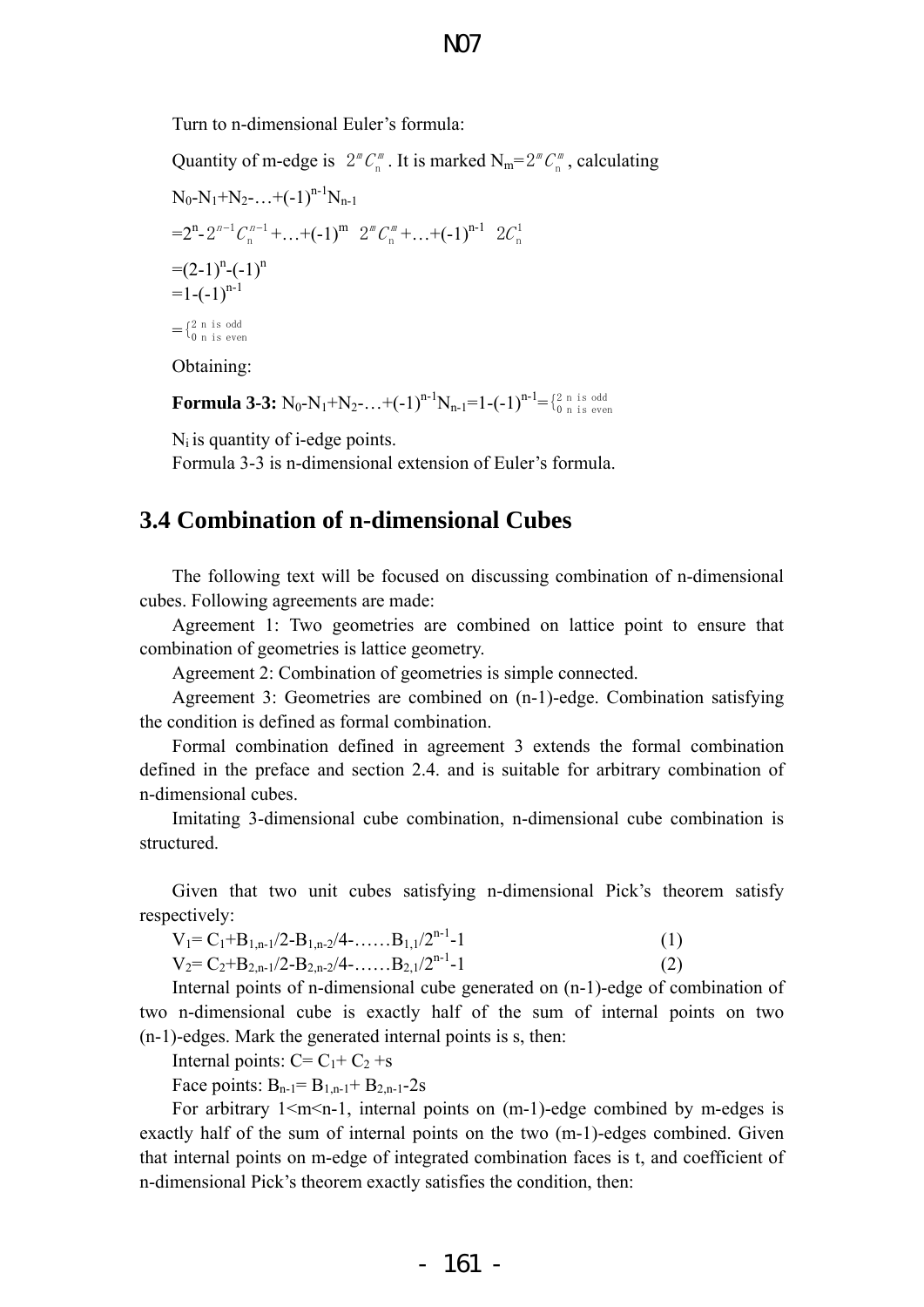m-edge:  $B_m = B_{1,m} + B_{2,m}$ -t- $2^{n-1}$ (m-1)-edge:  $B_{m-1} = B_{1,m-1} + B_{2,m-1} - 2t - 2^{n-1}$  $(1)+(2):V=V_1+V_2=C+B_{n-1}/2-B_{n-2}/4-....B_1/2^{n-1}-1.$  Obtaining:

**Theorem 3-3:** Combination of two n-dimensional unit cubes satisfies n-dimensional Pick's theorem.

Pipe combination of n-dimensional unit cubes is defined as a series of unit cubes, of which the first cube has only one (n-1)-edge connected to the sequential cube, middle cubes have only one front (n-1)-edge connected to the front order cube and only one back (n-1)-edge connected to the post order cube, and the tail cube has only one (n-1)-edge connected to the front order cube.

Structure with recurrence a n-dimensional cube pipe composed of r pieces of n-dimensional cubes, satisfying agreement 1, 2 and 3. Carry out argumentation in proving of theorem 2-6 on the combination face to get:

**Theorem 3-4:** Pipe combination of arbitrary n-dimensional unit cubes satisfies n-dimensional Pick's theorem.

Given a  $(3k)^n$  cube composed of  $3^n$  cubes. With the method of structuring 3-dimensional Hilbert curve given by reference  $[7]$ , an ergodic  $(3k)^n$  cube pipe combination composed of  $3<sup>n</sup>$  cubes can be structured.

In the same way, extend theorem 2-7 to n-dimension following the method of theorem 2-7 and argumentation of theorem 3-3 to get:

**Theorem 3-4:** n-dimensional cuboid satisfies n-dimensional Pick's theorem.

# **3.5 Corresponding Theorem**

In following text, it will be proved that all simple connected closed geometries in n-dimensional Euclidean space can be approximated through combination of n-dimensional unit cubes with edges parallel to coordinate axis, and n-dimensional unit cubes with edges parallel to coordinate axis satisfy simple extension same to that of 2-dimensional Pick's theorem, to further establish connection between lattice geometry and geometry in general Euclidean space. It shows that even being restricted to combination of n-dimensional unit cubes with edges parallel to coordinate axis, it still corresponds to simple connected closed region of n-dimensional Euclidean space.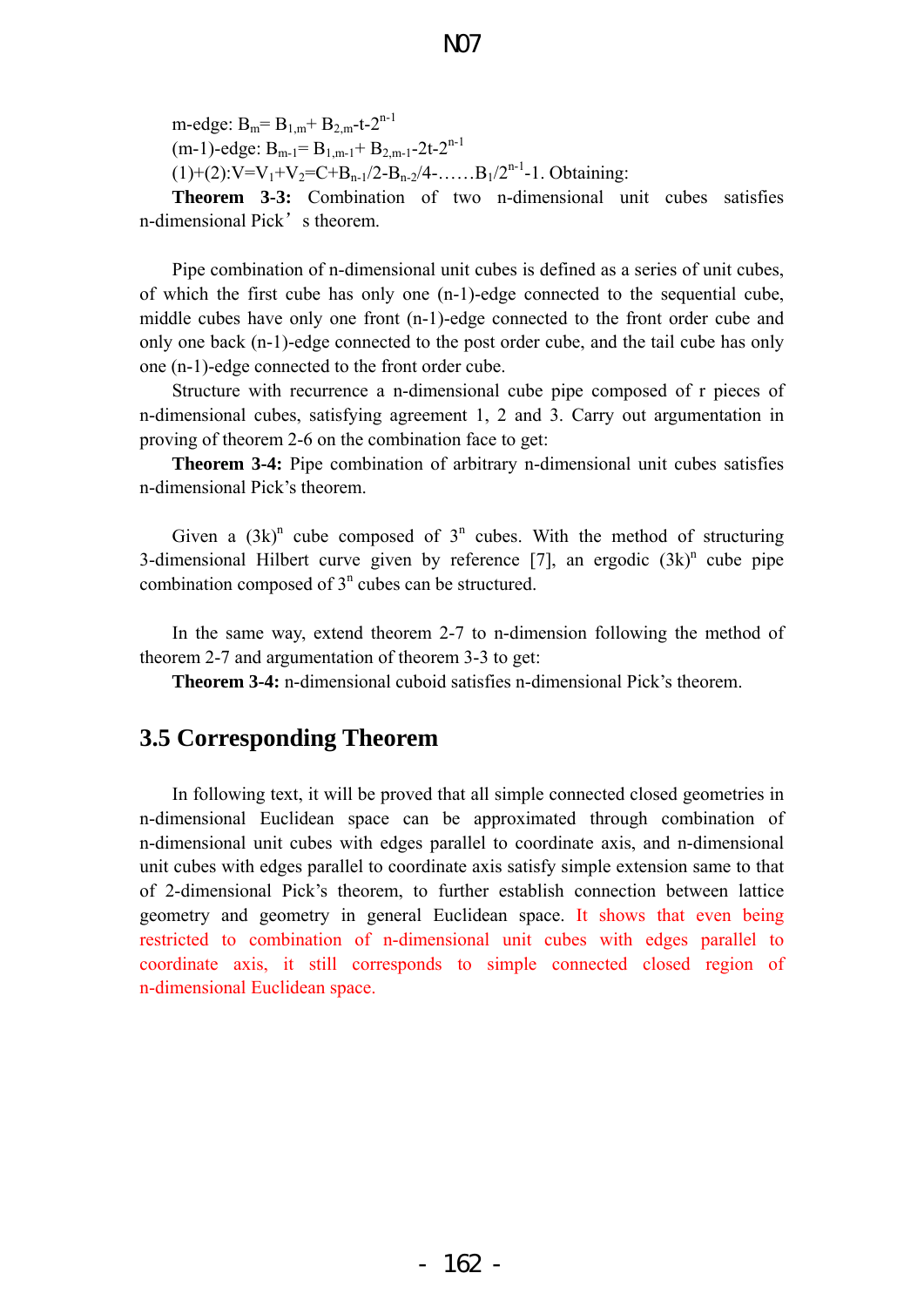

Fig.3-1 Approximation of 2-dimensional Combination Square to 2-dimensional Simple Connected Closed Region

Given a general Euclidean space, it is known from multivariate calculus [8] that plane simple connected closed region D can be approximated through grids of plane rectangular coordinate system, as shown in fig. 3-1, which means that for arbitrary  $\varepsilon > 0$ , there is  $\delta$  > 0 making grids of plane rectangular coordinate system satisfy that when edge length of grids is less than δ, difference between area of D and that of grids in D is less than ε. Space simple connected closed region D can be approximated through grids of space rectangular coordinate system, meaning that for arbitrary  $\varepsilon > 0$ , there is δ>0 making grids of space rectangular coordinate system satisfy that when edge length of grids is less than δ, difference between volume of D and that of grids in D is less than ε. Obviously, the result is not related to dimension (dimension only influences value of  $\delta$  with given  $\varepsilon$ , but not its existence), and it is obtained that n-dimensional space simple connected closed region D can be approximated through grids of n-dimensional space rectangular coordinate system, which means that for arbitrary  $\varepsilon > 0$ , there is  $\delta > 0$  making grids of n-dimensional space rectangular coordinate system satisfy that when edge length of grids is less than  $\delta$ , difference between volume of D and that of grids in D is less than ε. It is known that grids in D are combination of n-dimensional unit cube. Take length less than  $\delta$  as unit length to get:

**Theorem 3-5 (corresponding theorem):** Proper unit length u can be appointed to make simple connected closed region in n-dimensional Euclidean space has approximation of combination of n-dimensional unit cubes, and n-dimensional unit cube satisfies n-dimensional Pick's theorem.

Geometric meaning of corresponding theorem is that, arbitrary simple connected closed geometry can be approximated through combination of n-dimensional unit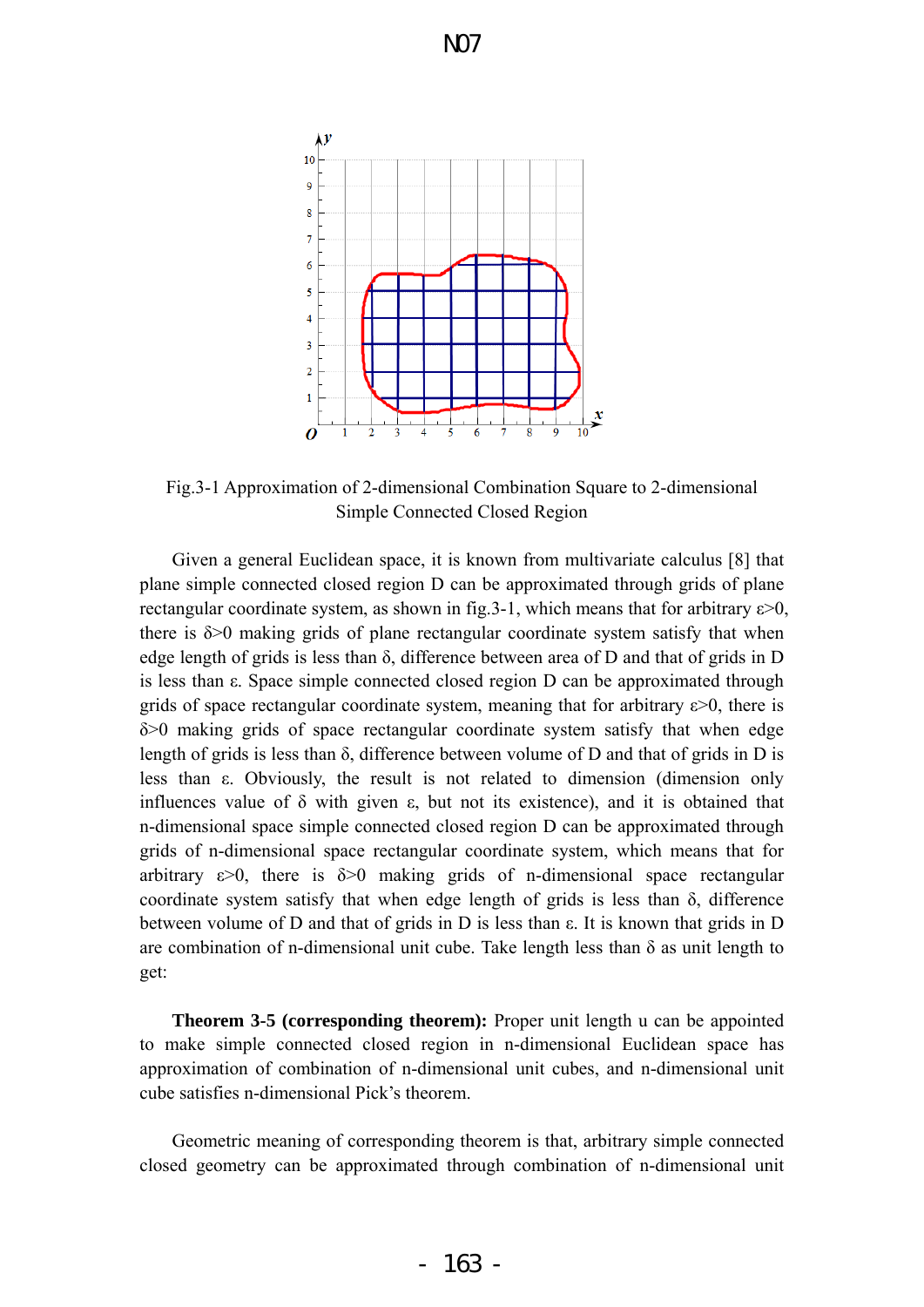cubes with edges parallel to coordinate axis, and the n-dimensional unit cube satisfies Pick's theorem. Multiply volume of combination of lattice unit cubes  $V$  with  $u^n$  to get ε approximation of geometry volume. In this way, it established connection between combination of n-dimensional unit cubes in lattice space and n-dimensional Euclidean space simple connected closed region in general Euclidean space.

In combination of unit cubes, cube, cuboid and pipe of unit cubes combined by unit cubes with different levels of edges all satisfy Pick' theorem.

# **4 Discussion on n-dimensional Geometry with Edges not**

# **Parallel to Coordinate Axis**

# **4.1 Existence of n-dimensional Geometry with Edges not Parallel to Coordinate Axis Satisfying Pick**'**s Theorem**

Given a prism with bottom face of parallelogram, of which vertexes are  $(0,0), (1,1), (2,1), (1,0)$ , and height of 1. The geometry is a 3-dimensional hexahedron, which is known from conclusion 2-5 satisfies 3-dimensional Pick's theorem. 8 vertexes of the geometry are:

 $(0,0,0), (1,1,0), (2,1,0), (1,0,0),$  $(0,0,1),(1,1,1),(2,1,1),(1,0,1).$ Given a 4-dimensional geometry:  $(0,0,0,0),$  $(1,1,0,0),$  $(2,1,0,0),$  $(1,0,0,0),$  $(0,0,1,0), (1,1,1,0), (2,1,1,0), (1,0,1,0),$  $(0,0,0,h),(1,1,0,h),(2,1,0,h),(1,0,0,h),$  $(0,0,1,h),(1,1,1,h),(2,1,1,h),(1,0,1,h).$ 

Consider 3-dimensional hexahedron as 3-dimensional hyperplane (or 3-edge), then 4-dimensional geometry can be considered as a 4-dimensional prism with bottom face of the hyperplane and height of h. It is used as high-dimensional extension of concept of prism.

The 4-dimensional geometry has:

Internal points: C=0

1-edge points:  $B_1=8(h+1)$ 

2-edge points:  $B_2=8(h+1)$ 

3-edge points:  $B_3=8(h+1)$ 

Through calculation it is obtained:  $C+B_3/2-B_2/4-B_1/8-1=h$ , equal to volume V=h

**Conclusion 4-1:** There is 4-dimensional non-cuboid satisfying 4-dimensional Pick's theorem (there is 4-dimensional geometry with edges not parallel to coordinate axis satisfying 4-dimensional Pick's theorem).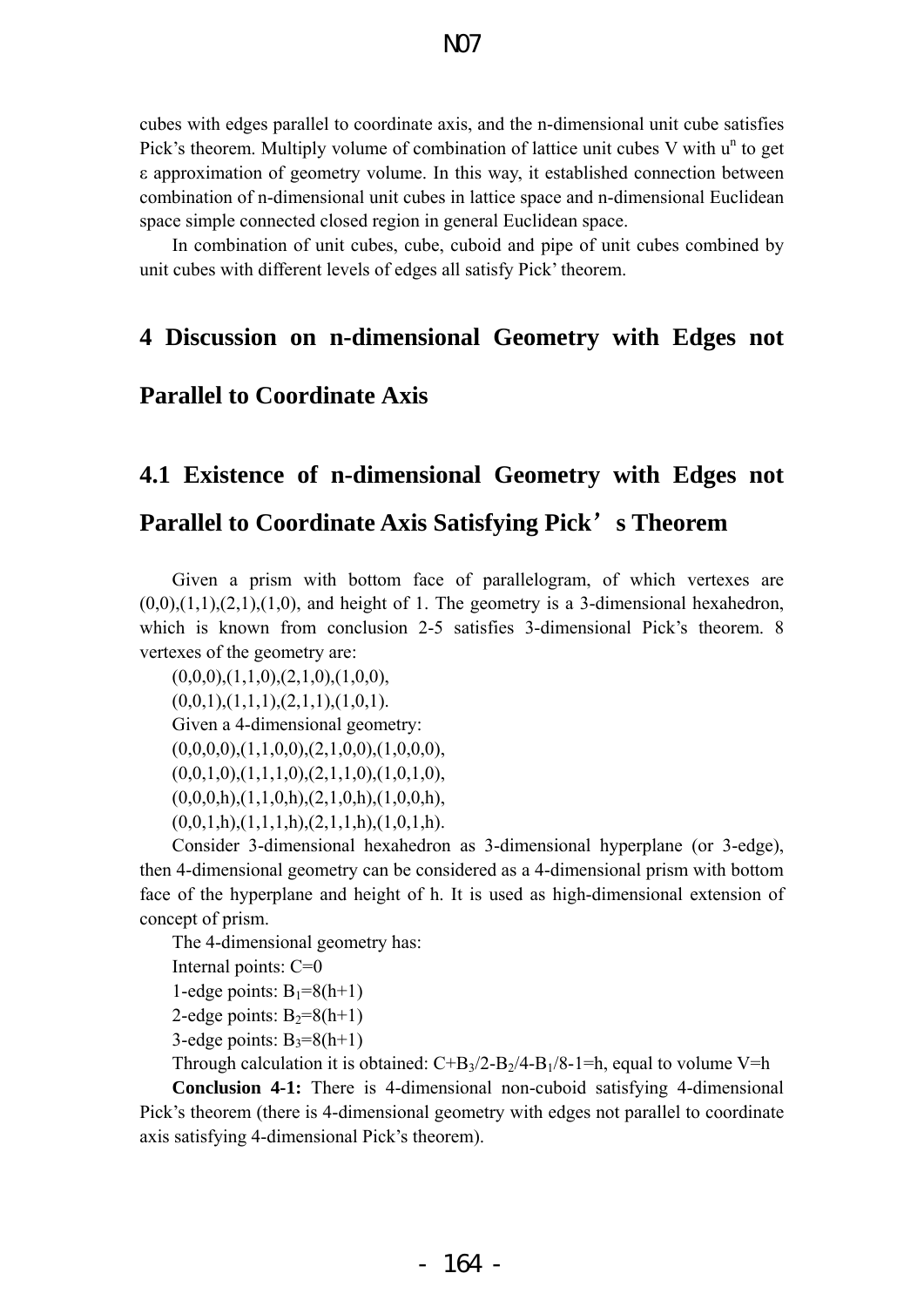Given above-mentioned 4-dimensional geometry with height h=1, and it can be considered as 4-dimensional hyperplane (or 4-edge), which can be further used for structuring 5-dimensional prism with bottom face of this hyperplane and height of h satisfying 5-dimensional Pick's theorem. In this way of recurrence, n-dimensional geometry with edges not parallel to coordinate axis satisfying n-dimensional Pick's theorem can be structured, obtaining:

**Theorem 4-1:** There is n-dimensional non-cuboid satisfying n-dimensional Pick's theorem (there is n -dimensional geometry with edges not parallel to coordinate axis satisfying n -dimensional Pick's theorem).

At last, given arbitrary (n-1)-dimensional hyperplane with N vertexes to find out a necessary and sufficient condition for n-dimensional N-prism satisfying n-dimensional Pick's theorem.

Given prism with arbitrary (n-1)-dimensional hyperplane  $C=c, B_1=b_1$ ,  $B_2=b_2,\ldots,B_m=b_m,\ldots$ ,  $B_{n-2}=b_{n-2}$ , and height =h. From Pick's theorem  $S=c+b_{n-2}/2-b_{n-2}/4-$ …… $-b_1/2^{n-2}-1$ . Points on 1-edge:  $B_1=2b_1+N(h-1)$ Points on 2-edge:  $B_1+2(b_2-b_1)+(b_1-N)(h-1)$ …… Points on m-edge:  $B_m = B_{m-1} + 2(b_m - b_{m-1}) + (b_{m-1} - b_{m-2})(h-1)$ …… Points on  $(n-1)$ -edge:  $B_{n-1}=B_n-2+2c+(b_n-2-b_{n-3})$   $(h-1)$ Through calculation:  $C+B_{n-1}/2-B_{n-2}/4-$ …… $-B_1/2^{n-1}-1$  $=$ ch +b<sub>n-2</sub>h/2- b<sub>n-3</sub>h /4-……- b<sub>1</sub>h /2<sup>n-2</sup>-(Nh-N) /2<sup>n-1</sup>-1  $V = Sh = (c+b_{n-2}/2-b_{n-3}/4- \ldots-b_1/2^{n-2}-1)h$ 

Necessary and sufficient condition for satisfying Pick's theorem is that the above-mentioned two equations equal to each other. Through simplification, it is obtained (h-1)  $(N/2^{n-1}-1)=0$ .

Validness of the equation requires  $N=2^{n-1}$  or h=1, obtaining:

**Theorem 4-2:** Necessary and sufficient condition for non-trivial n-dimensional N-prism satisfying n-dimensional Pick's Theorem is  $N=2^{n-1}$ .

# **4.2 Computation Formula of Internal Points on 1-Edge of**

# **n-dimensional Space**

It is known from section 2.3 that it is extremely difficult to calculate quantity of lattice points of geometry in n-dimensional space. It is obstacle for studying n-dimensional lattice geometry as well. However, general formula of calculating internal points of 1-edge of n-dimensional space can be obtained. Then:

**Theorem 4-3:** For two arbitrary points  $A(a_1, a_2, \ldots, a_n)$ ,  $B(b_1, b_2, \ldots, b_n)$  in n-dimensional space, internal points on segment AB  $I_{AB}=(b_1-a_1, b_2-a_2,..., b_n -$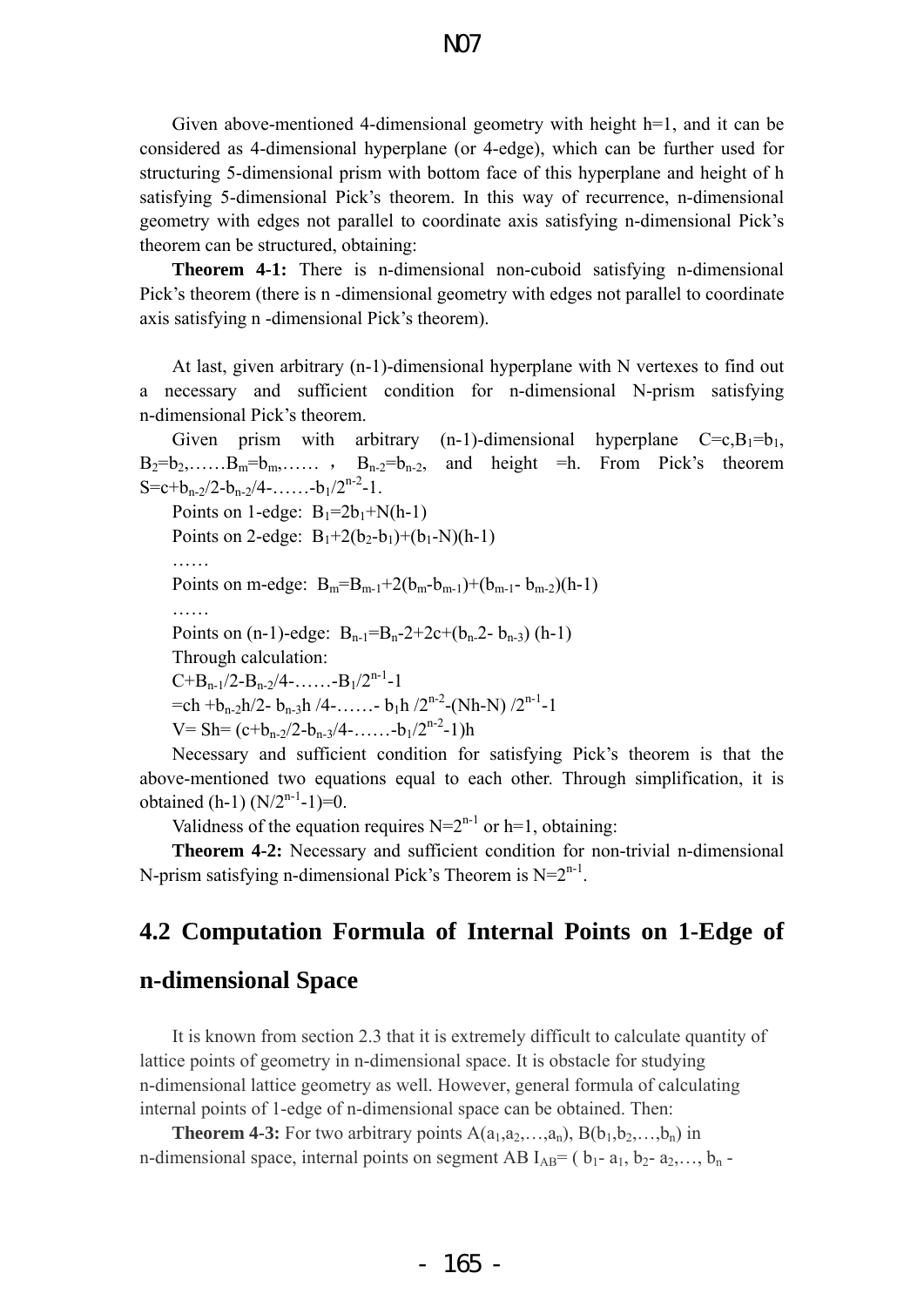$a_n$ )-1=d-1, in which d=( $b_1$ -  $a_1$ ,  $b_2$ -  $a_2$ ,...,  $b_n$ -  $a_n$ ) is greatest common divisor of  $b_1$ -  $a_1$ ,  $b_2$ -  $a_2, \ldots, b_n$  -  $a_n$ .

Proving:

Given parameter equation of line AB as:

$$
\begin{cases}\n x_1 = a_1 + \frac{b_1 - a_1}{d} t \\
x_2 = a_2 + \frac{b_2 - a_2}{d} t \\
\dots \dots \\
x_n = a_n + \frac{b_n - a_n}{d} t\n\end{cases}
$$

If t is integer, then  $x_1, x_2, \ldots, x_n$  are integers;

If  $x_1, x_2, \ldots, x_n$  are integers, then t must be rational number. Given  $t = \frac{p}{q}$  $\frac{p}{q}$ ,  $\it q$  $\frac{p}{i}$  is fraction in lowest term.

Since  $x_i$ ,  $a_i$  are integers, then  $q \mid \frac{b_i - a_i}{d} p$  (i=1,2,...,n).

Since  $\frac{p}{q}$  is fraction in lowest term, then q  $\frac{b_i - a_i}{d}$ .

Since  $(\frac{b_1 - a_1}{d}, \frac{b_2 - a_2}{d}, \dots, \frac{b_n - a_n}{d}) = 1$ , then  $|q| = 1$ , therefor t must be integer.

On line segment AB,  $a_i \le x_i \le b_i$ , then  $0 \le t \le d$ .

Therefore, internal point on segment AB is  $d-1$ . In special case, if  $d=1$ , there is no internal point on segment AB.

# **5 Conclusion and Conjecture**

Due to existence of Reeve tetrahedron counterexample, Pick's theorem cannot be simply high-dimensional extended unconditionally. In this paper, n-dimension extension of Pick's theorem is proposed under sufficient conditions including cube,  $2^{n-1}$ -prism etc., and necessary conditions of extension are discussed as well. Formula obtained from n-dimensional extension of Pick's theorem maintains the simple form of Pick's theorem, and there is no convex restriction under sufficient conditions. Meanwhile, high-dimensional extension of Euler's formula is obtained through the special case of cube. N-dimensional simple connected closed region in Euclidean space can be approximated through unit cube to further establish connection between lattice geometry and general Euclidean space geometry.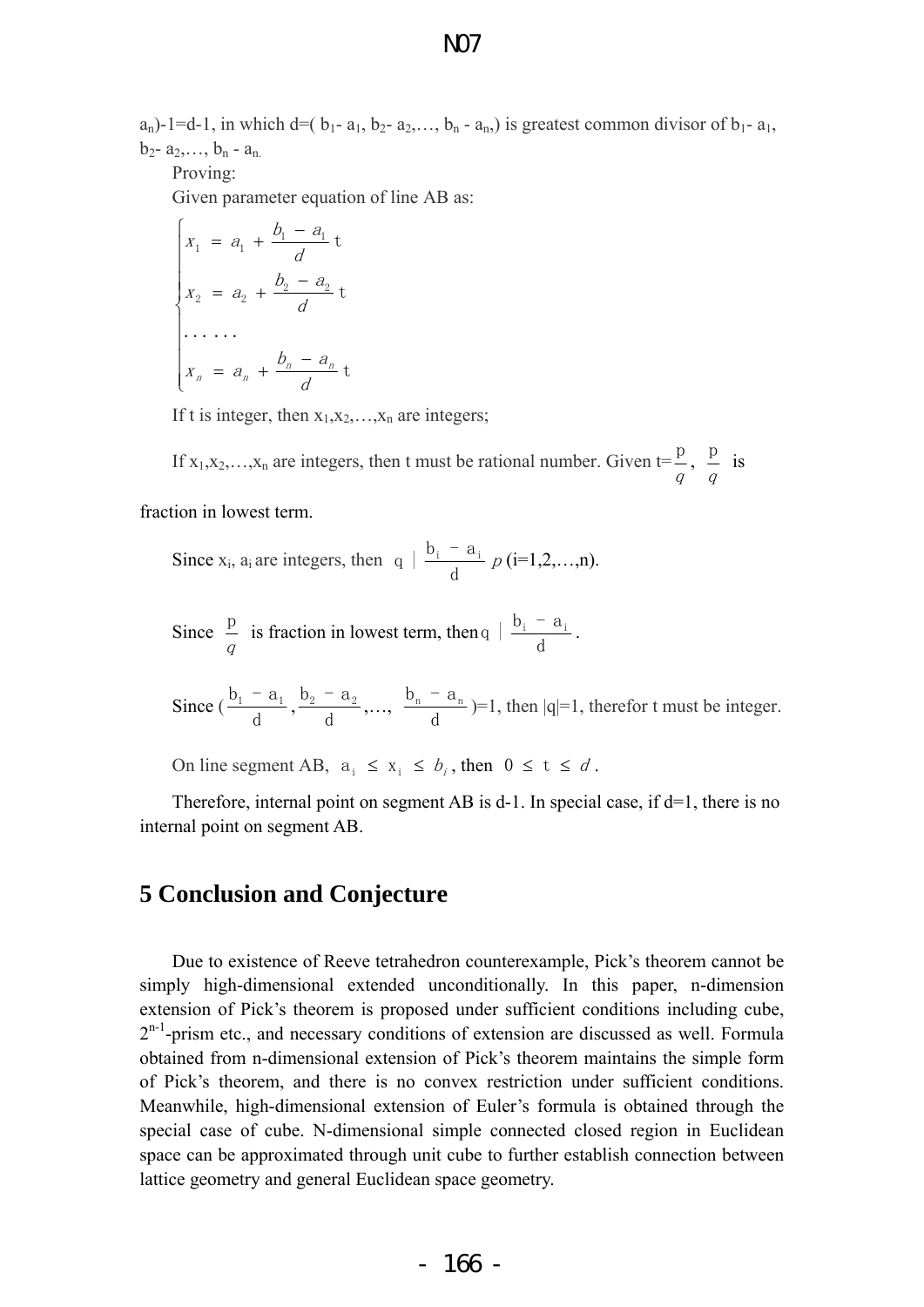Theorem 2-3 and 2-4 show that there are square and rectangular prisms with edges of bottom face not parallel to coordinate axis (i.e. cube and cuboid with edges of bottom face not parallel to coordinate axis) and 3-dimensional cuboid with all edges not parallel to coordinate axis satisfying 3-dimensional Pick's theorem. It clues that for sufficient conditions of satisfying n-dimensional Pick's theorem, parallelism between edge and coordinate axis might not be the nature, while orthogonality of edges contained by the geometry is the nature, which induces the following conjecture:

**Conjecture 5-1:** Except for trivial condition, cuboid (not restricted by edge parallel to coordinate axis) is sufficient condition for satisfying n-dimensional Pick's theorem.

Section 3.3 and 3.4 are equal to give out proving for the conjecture with condition that edges are parallel to coordinate axis.

It is known from theorem 2-4, 2-5 and 4-1 that there is irregular quadrangular prism, 3-dimensional cuboid with all edges not parallel to coordinate axis and n-dimensional geometry with edges not parallel to coordinate axis satisfying Pick's theorem. Therefore, cuboid with edges parallel to coordinate axis cannot be considered as necessary condition for high-dimensional extension of Pick's theorem, and condition of conjecture 5-1 cannot be used as necessary condition either. Therefore, geometry satisfying n-dimensional Pick's theorem is a larger category than those determined by sufficient conditions discussed here.

Study of sufficiency and necessity under general situation involves calculation of quantity of lattice points on n-edge of space, which exceeds scope of elementary method. It is hoped that the study can be carried out with advanced mathematical tools, like algebraic geometry etc.

At last, the paper is ended with comparison between Pick's theorem and high-dimensional extended n-dimensional Pick's theorem.

Mark  $B_{n-1}$  as B:  $S=C+B/2-1$  $V=C+B/2-\sum_{i}\frac{1}{2i}B_{n-i}$ n  $-\overline{\phantom{a}}B_{n-}$ −  $\sum_{i=2}^{n-1}$  $\frac{1}{n} B_{n-i}$ -1

#### **References**

[1]Min Sihe. Lattice Point and Area. Harbin Insitute of Technology Press.2012

[2]Pei Jie. Picard Theorem.Harbin Insitute of Technology Press.2014

[3]Baidu Encyclopedia. Pick's Theorem

 $\sum_{i=2}$  2

[4] Wikipedia. Pick's Theorem

[5]Xu Zhiqiang. Multivariate Splines,Piecewise Algebraic Curve and Linear Diophantine Equations [D].DaLian University of